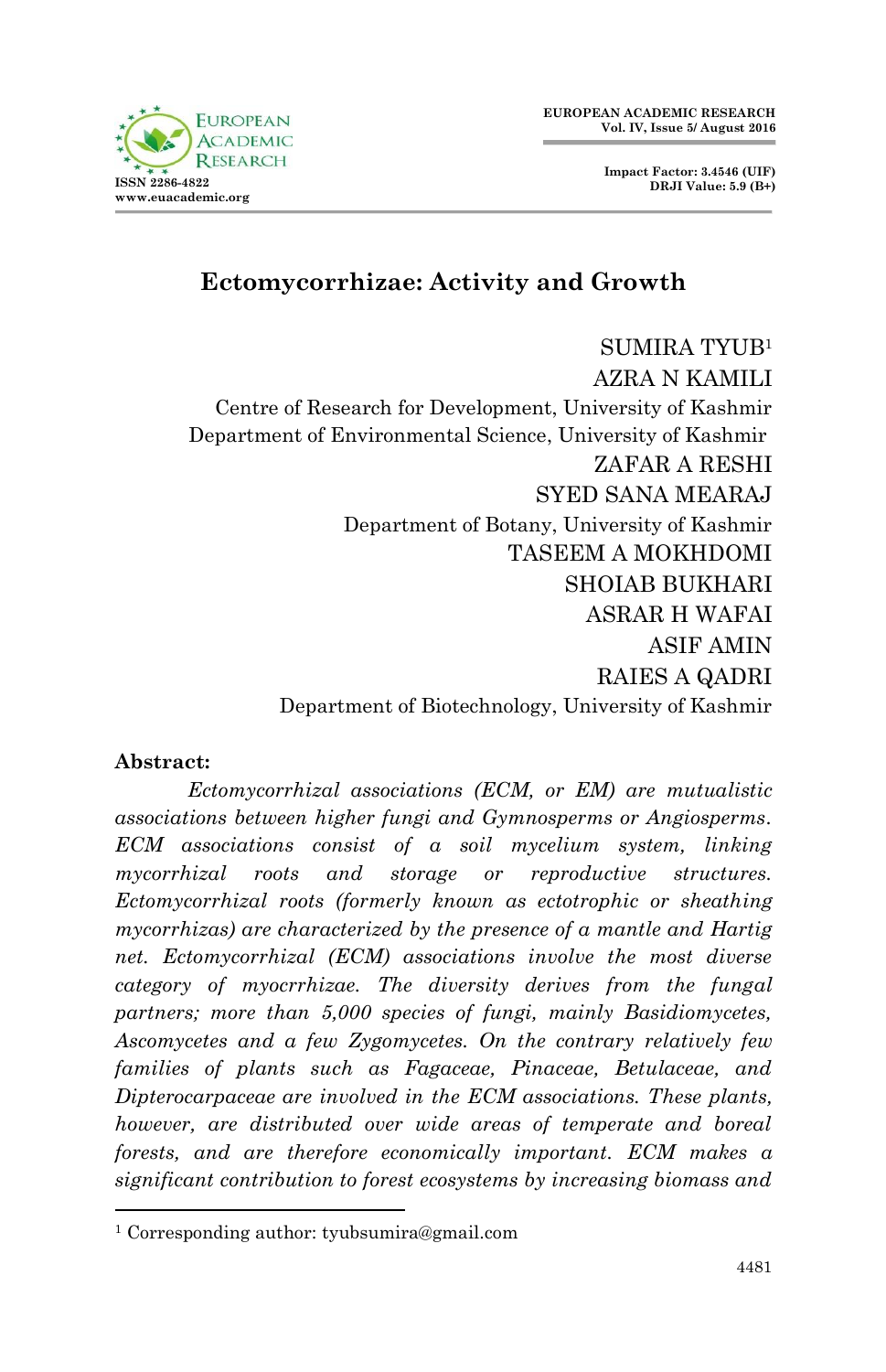*creating a network among trees through which nutrients are transported. ECM fungi also improve the growth of host plants at the seedling stage.*

**Key words:** Ectomycorhizae, Morphology, Sporocarp, Nutrient acquisition.

# **INTRODUCTION**

Most land plants form associations with mycorrhizal fungi. Mycorrhizae are mutualistic associations between fungi and plant roots (Dell, 2002; Brundrett, 2009) and regulate elemental and energy flows in terrestrial ecosystems (Allen *et al.*, 2003). This interaction occurs in and on the root tips involving a bidirectional exchange of nutrients (Smith and Read, 1997). In mycorrhizal associations, the term symbiosis is often used to describe highly interdependent mutualistic relationships where the host plant receives mineral nutrients while the fungus obtains photosynthetically derived carbon compounds (Harley, 1989; Harley and Smith, 1983). They are described as symbiotic because the fungus receives photosynthetically derived carbon compounds and the plant has increased access to mineral nutrients and sometimes water. Mycorrhizal associations predominate in most natural terrestrial ecosystems (Brundrett, 1991). Whereas the AM fungi are widespread geographically and have a very extensive host range, the ECM fungi are more restricted, forming associations predominantly with genera of important woody plants. Nevertheless, ECM fungi are dominant components of the ground-dwelling macro-fungi in ecosystems where members of the following plant families abound: Betulaceae, Dipterocarpaceae, Fagaceae, Myrtaceae, Pinaceae, Ulmaceae, Salicaceae (Dell, 2002). Because of their ability to acquire water and nutrients at low concentrations in the soil, ECM have been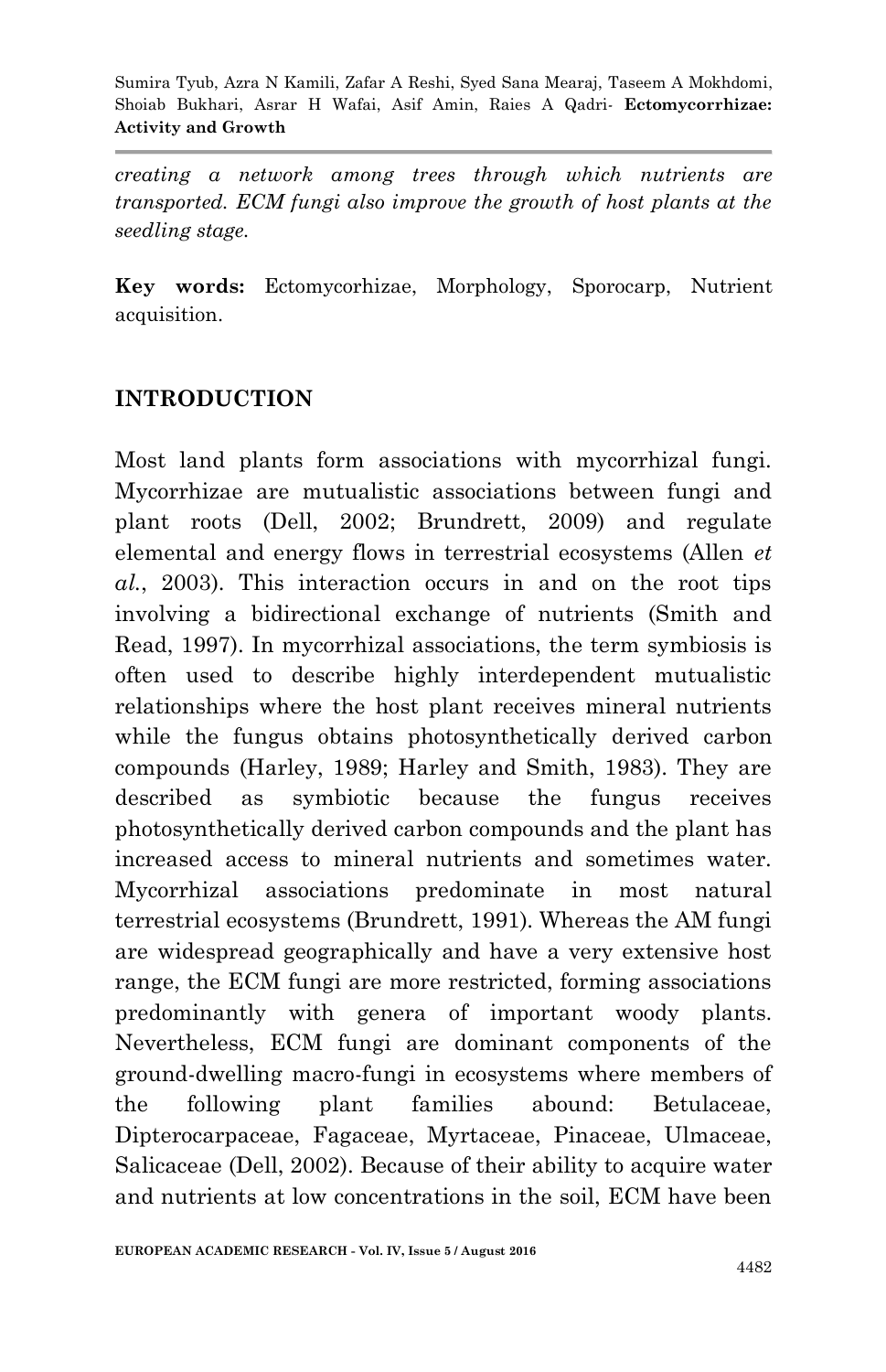cited as having been crucial for the colonization of land by plants (Cairney, 2000; Blackwell, 2000; Brundrett, 2002: Pirozynski and Malloch, 1975). They are considered to be of importance in nutrient stressed infertile environments (Gao and Yang, 2010), hence believed to be vital in restoration of degraded forest ecosystems.

# **CLASSIFICATION OF MYCORRHIZAE:**

Mycorrhizae are multifaceted associations comprising diverse morphological, functional and evolutionary categories (Smith and Read, 1997; Brundrett, 2002). Some types of mycorrhizae are similar and share plant lineages while others have highly distinct anatomical features and separate evolutionary histories (Brundrett, 2002). Frank (1885) distinguished two main types of mycorrhiza: ectotrophic and endotrophic. Early morphological classifications separated mycorrhizas into endomycorrhizal, ectomycorrhizal and ectendomycorrhizal associations based on the relative location of fungi in roots (Peyronel *et al.*, 1969).

- i) Ectomycorrhizae, where absorbing organ is entirely surrounded by a well developed compact mantle of fungal material from which hyphae arise that pass into the absorbing organ and grow between the absorbing cells.
- ii) Endomycorrhizae, where the hyphae external to absorbing organ are not aggregated by any extent, but inter and intracellular penetration by hyphae is characteristic
- iii) Ectendomycorrhizae which have an external mantle of some sort although it may not be always be very well developed and the hyphae within the host penetrate its cells as well as grow between them.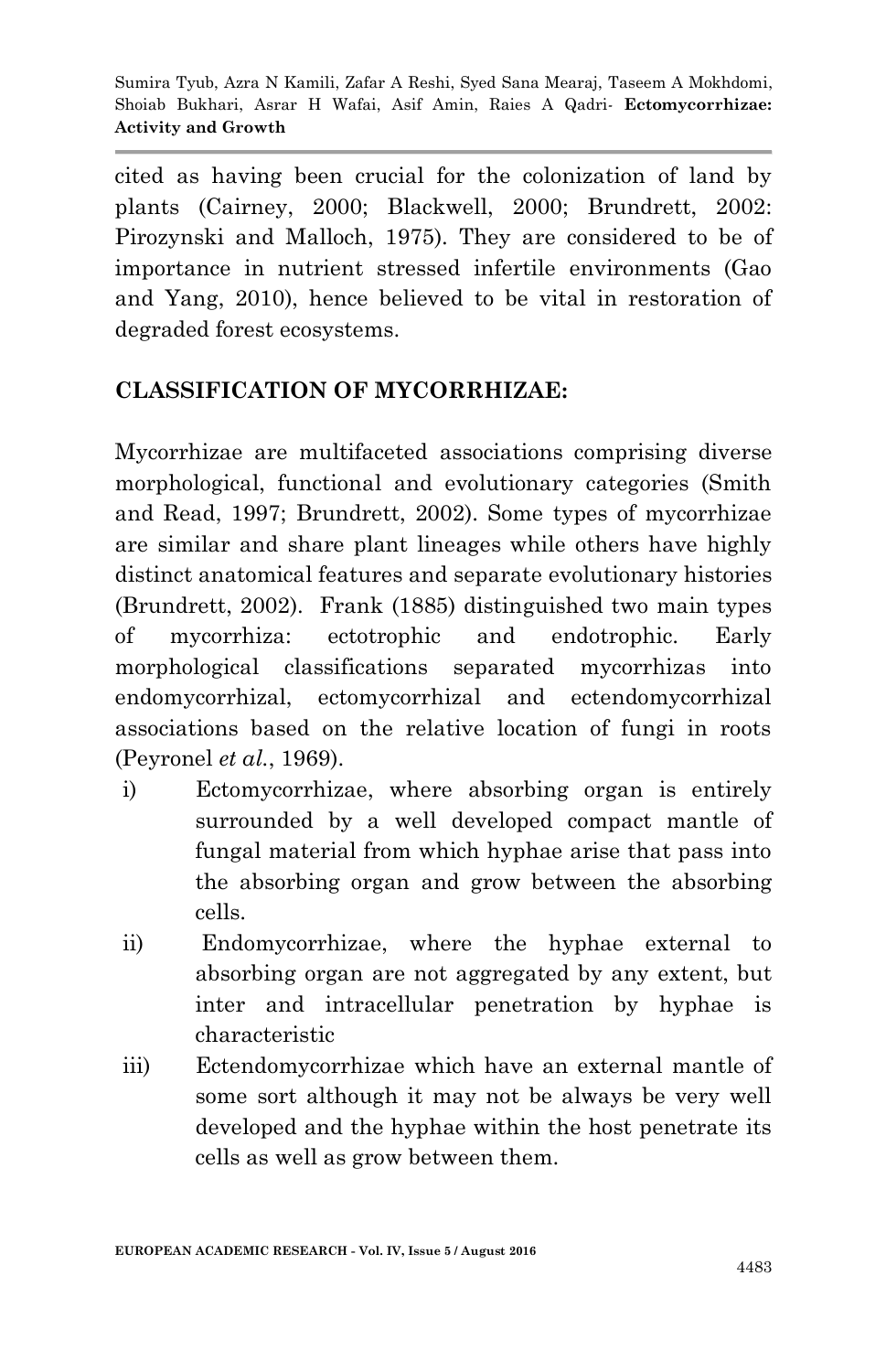On the basis of morphological characteristics, mycorrhizal types can be divided into seven main groups namely arbuscular mycorrhiza, arbutoid mycorrhiza, ectendomycorrhiza, ectomycorrhizae, ericoid mycorrhiza, monotropoid mycorrhiza and orchid mycorrhiza (Harley and Smith, 1983; Brundrett, 2004 and Finlay, 2008). The mycorrhizal types contribute differentially to functional traits of plant carbon (C) cycling (Cornelissen *et al*., 2001).

# **2. ECTOMYCORRHIZAE (ECM):**

Ectomycorrhizae are the dominating mycorrhizal type in temperate and boreal forests as 80%–90% trees in temperate and boreal forest ecosystems live in symbiosis with ectomycorrhizal (ECM) fungi (Read, 1992; Valtanen, 2012; Deckmyn *et al.*, 2014). Fossil records of ECM originate from 50- 52 million years ago (Beimforde *et al.,* 2011, LePage *et al.* 1997), but presumably ECM evolved together with gymnosperms and exist since 190 million years (Taylor *et al.,* 2009). ECM associations are formed by estimated 7,000-10,000 fungal taxa and by 8,000 plant taxa (Taylor and Alexander, 2005). Even though only a small fraction of terrestrial plants form ECM symbioses, they include numerous ecologically and economically important tree species (Taylor and Alexander, 2005).

In the terrestrial ecosystems ectomycorrhizal association is one of the most ecologically important symbiotic associations (Smith and Read, 1997; Cairney and Chambers, 1999; Rinaldi *et al.*, 2008). This association is supposed to be valuable for alleviating nutritional stress for both plants and fungi (Gao and Yang, 2010). Ectomycorrhizal fungi cover the finest root branches of the tree and provide nutrients from the soil in exchange for phytosynthetically derived carbon (Tedersoo *et al.*, 2012). These symbionts contribute up to 39% of microbial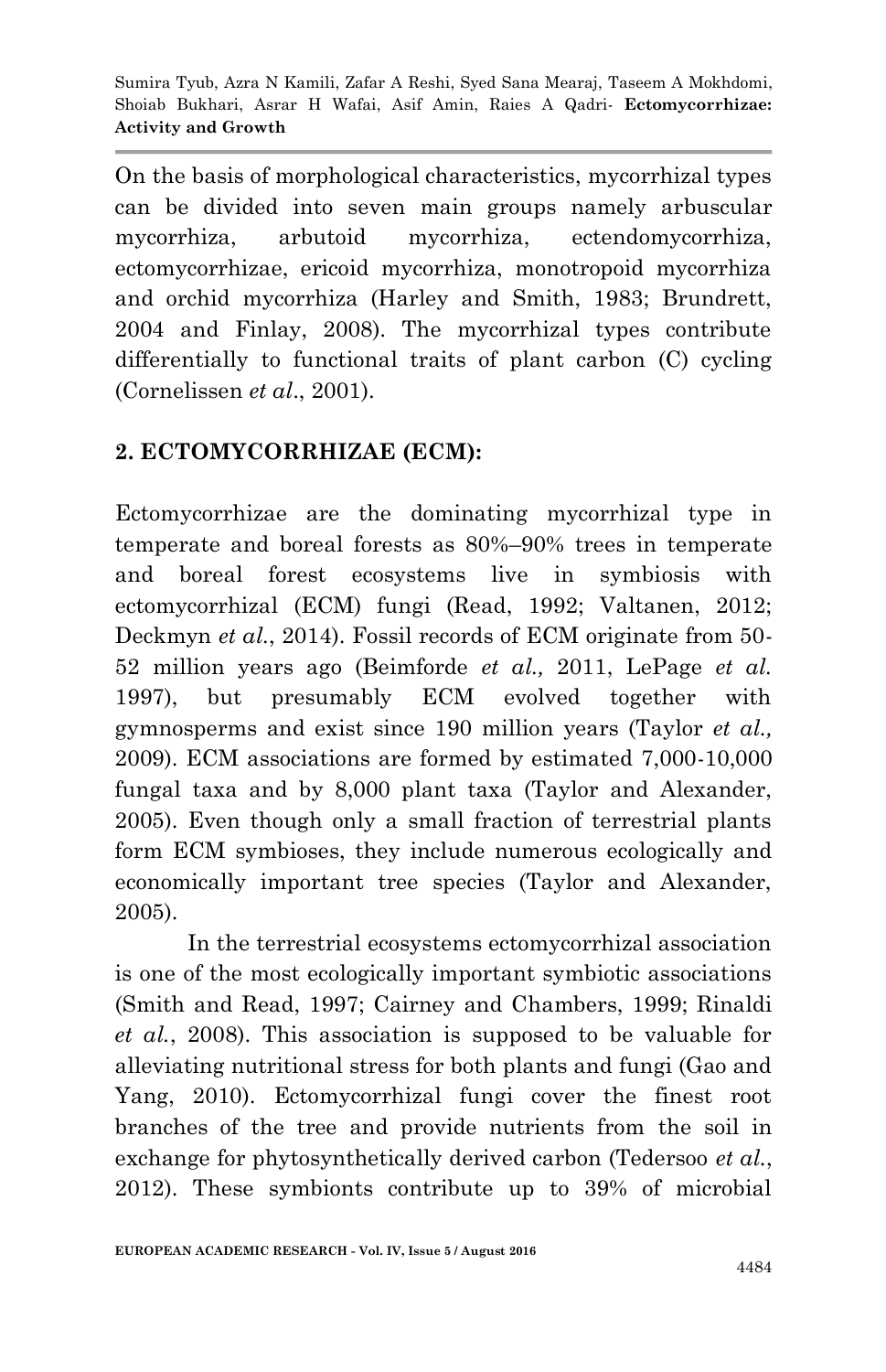biomass and 10–35% of respiration in boreal forest soils (Smith and Read, 2008; Hogberg *et al.,* 2010). The partners in this association are members of the fungus kingdom (Zygomycetes, Ascomycetes and Basidiomycetes, but not protistan fungi such as Oomycetes) and most vascular plants both gymnosperms (Pinaceae, Cupressaceae) and angiosperms (Juglandaceae, Fagaceae, Betulaceae, Tiliaceae, Salicaceae, Ulmaceae, Rosaceae, Leguminosae, Sapindacea, Aceraceae, Myrtaceae, Ericaceae and Dipterocarpaceae) (Harley and Smith, 1983; Newman and Reddell, 1987; Smith and Read, 1997; Brundrett, 2009). The fungus partner mainly belongs to higher fungi, which produce mushrooms and puffballs (Trappe, 1977). Fungal members of the Basidiomycota dominate this type of mycorrhiza (45 genera) with members of Ascomycota occasionally forming ectomycorrhizas (18 genera), and Zygomycota very rarely forming ectomycorrhizas (members of the genus *Endogone*) (Carlile *et al.*, 2001, Brundrett *et al.*, 1996, Smith and Read, 1997). Genera such as *Amanita*, *Boletus*, *Cantharellus*, *Cortinarius*, *Inocybe*, *Laccaria*, *Lactarius*, *Rhizopogon*, *Russula*, *Suillu*s and *Xerocomus* are common and well recognized ectomycorrhizal (ECM) Basidiomycota genera (Cairney and Chambers, 1999). ECM fungi are considered to form more species specific associations as compared to AM fungi which mostly are generalists. However, some ECM fungal species associate with a wide range of hosts, for example *Pisolithus* spp. that associate with 20 confirmed host plant genera (Cairney and Chambers, 1999), as opposed to members of the genus *Suillus* that associate exclusively with plant hosts within the family Pinaceae (Dahlberg and Finlay, 1999). ECM fungi generally, but not without exception, associate with perennial woody tree species belonging to plant genera that commonly include: *Abies*, *Betula*, *Fagus*, *Picea*, *Pinus*, *Populus*, *Quercus* and *Salix*, (Europe and America), and *Acacia*, *Eucalyptus*, *Nothofagus* in Australia (Brundrett *et al.*, 1996),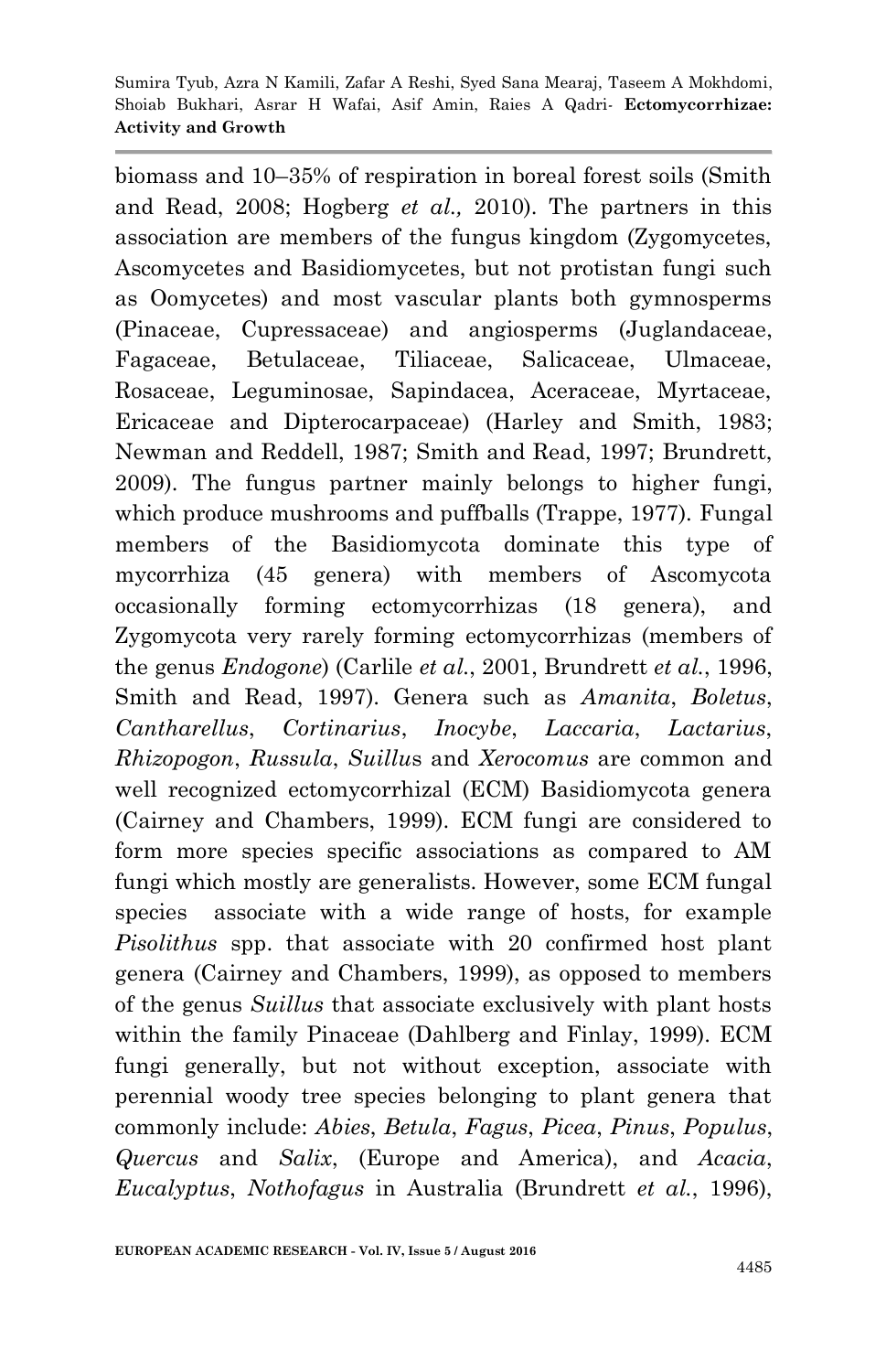and members of Caesalpiniaceae and Dipterocarpaceae in Southern Africa (Hogberg, 1986). Many of the plant species naturally found in the Northern Hemisphere are planted in managed forest plantations in the Southern Hemisphere, such as *Pinus*. Although ECM plant host diversity appears to be limited, plant hosts from 130 genera in 43 plant families have been recorded (Carlile *et al.*, 2001).

### **2.1 Morphology of ECM**

Morphologically, ectomycorrhizae have been characterized by three structural traits: a mantle of fungal tissue that encases the root tip, secondly, a net of hyphae penetrating the root and thereby surrounding epidermal and cortical root cells, which is called the Hartig's net, and thirdly, a system of emanating hyphae, the extra-radical mycelium. This extra radical mycelium is the collection of filamentous hydrophilic fungal hyphae emananting from ectomycorrhizae and act as the direct connection between the symbiotic plant and the microsites in the soil environment (Bodeker, 2012).

The early phase of interaction between the roots and ectomycorrhizal fungi prior to symbiosis establishment is accompanied by stimulation of lateral root development in the host (Felten *et al*., 2009). Infected short roots become swollen and variously coloured due to the colour of fungal symbionts. Each such short root, regardless of branching pattern is an ectomycorrhiza. The formation and functioning of ectomycorrhizas lead to complex morphological and physiological changes in both the plant and the fungus (Martin and Nehls, 2009; Courty *et al*., 2010). Root hairs probably play a role during the initial stages of ectomycorrhizal development due to their sensitivity to diffusible factors released by the symbiotic fungi and act as a preferential anchorage site. Root hairs respond to the fungal presence with nuclear movements,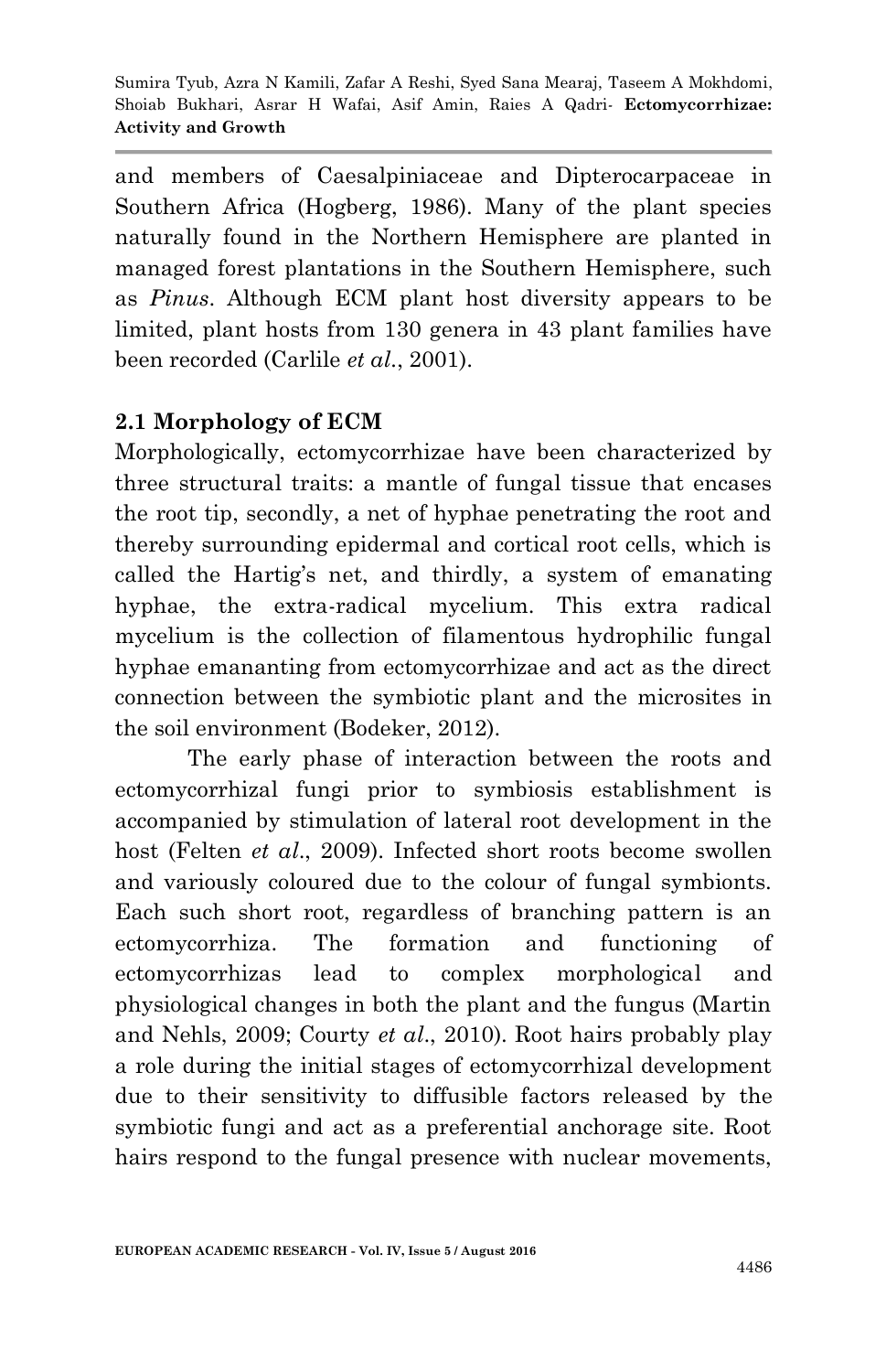although fungal penetration most often occurs through atrichoblasts or occasionally at the base of trichoblasts.

Upon ectomycorrhizal colonization a fungal sheath called the mantle covers the short roots of the host tree. To maximize the contact between the plant and the fungi, hyphae colonize the intercellular space between cortical root cells, by excreting pectinases forming the Hartig net (Moore, 2011, Marx and Beatie, 1977; Kottke and Oberwinkler, 1987). From the mantle, hyphae extend out into the surrounding substrate. The mantle of fungal tissue surrounding the host lateral roots varies from pseudoparenchymatous tissue to a weft arrangement of hyphae on the root surface (Graham and Miller, 2005). Development of the mantle proceeds through a programmed series of events (Martin *et al.*, 1997). Fungal hyphae, originating from a soil propagule or an existing mycorrhizal root tip, penetrate into the root cap cells and grow between them. The root cap tissue is progressively transformed by intercellular colonization into the inner layers of the mantle. A high level of structural and physiological heterogeneity exists within the mantle and between the mantle and the fungal networks (Cairney and Burke, 1996).

The mycorrhizal short root is the functional unit of the symbiosis where exchange of nutrients, carbon and water between the symbiotic partners takes place (Smith and Read, 1997). Saprotrophic and mycorrhizal fungi are not separate groups from an evolutionary perspective, indicating that the ability of fungi to form symbiotic associations with plants is a life strategy that has appeared from ancestral saprotrophic life strategies several times during evolutionary history (Hibbet *et al.*, 1997). The mycorrhizal strategy to derive carbon from its living host releases them from competition with other soil fungi for deriving carbon from sources of dead organic material (Rosling *et al*., 2003).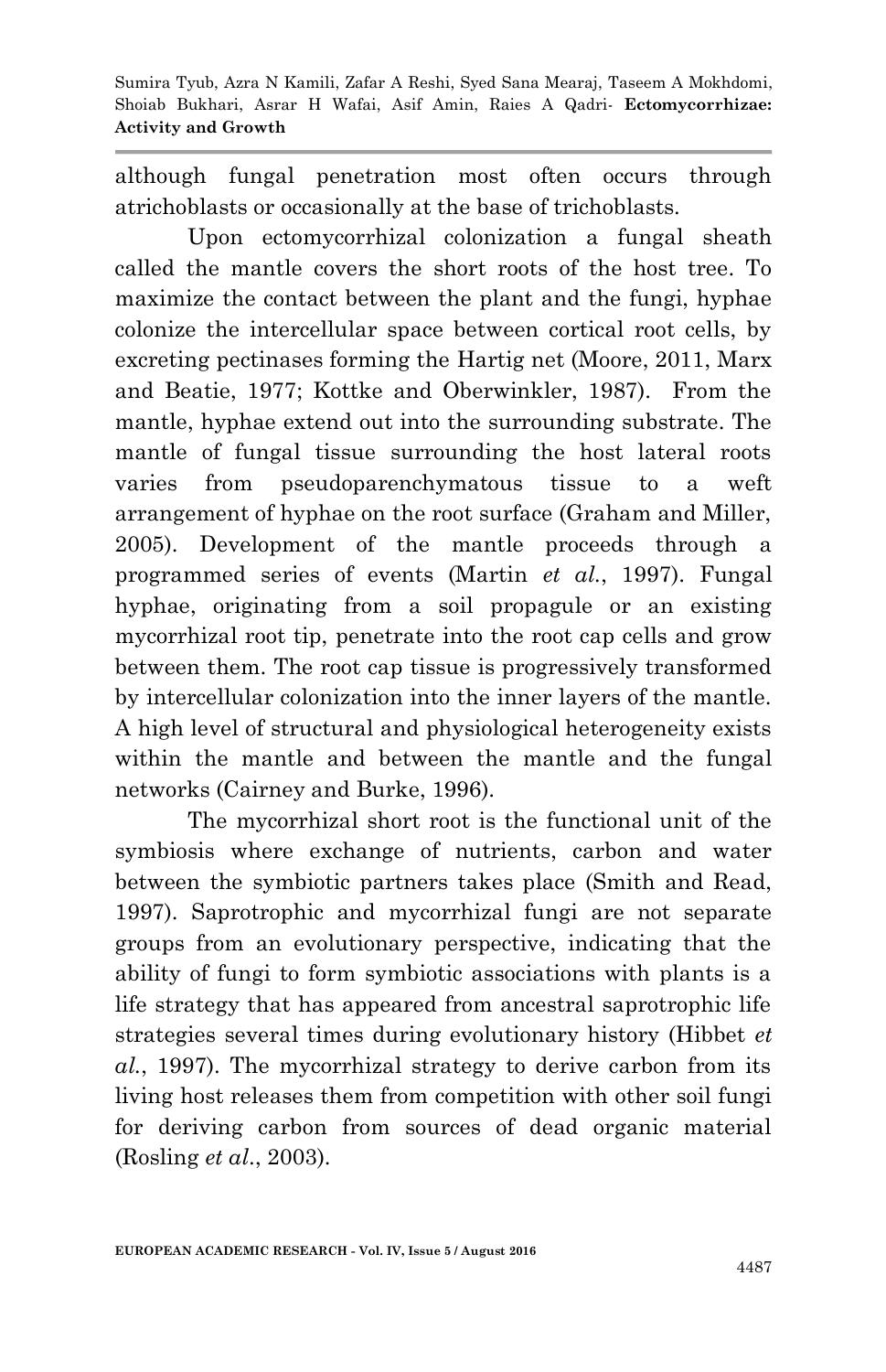#### **2.2 Sporocarp formation and sporulation**

Sporocarp formation is the sexual reproductive stage of a fungus, the function of which is spore dispersal of the species. Sporocarps are the result of two monokaryon hyphae that meet to form dikaryon hyphae with a pair of sexually compatible nuclei. The cell is now technically diploid, but contains two haploid nuclei (Smith and Read, 1997). Occasionally, the hyphae may contain nuclei from more than two individuals and are then termed polypoid (Carlile *et al.*, 2001). Compatibility of strains and nuclear migration are controlled too by unlinked genetic factors, A and B. Factor A encodes transcription factors that regulate the development of the dikaryotic mycelium. Factor B is thought to encode for pheromones and receptors that control interactions between the nuclei of the two strains (Smith and Read, 1997). Dikaryotic hyphae then either form ECM associations or sporocarps (Smith and Read, 1997). In case of the latter, the hyphae elongate up towards the soil surface. A specialized hyphal layer called the hymenium undergoes meiosis to produce spores (Carlile *et al.*, 2001). The hymenial hyphae may be exposed or enclosed and are known as basidia, asci or sporangia, according to the ontogeny of the spore (Carlile *et al.*, 2001) and are borne in corresponding sporocarps known as basioma and ascoma. The position of the hymenial layer may be exposed, forming along gills, within pores or along spines, or enclosed within the sporocarp. According to Hibbett *et al.*, (1997) gilled sporocarp morphology has evolved at least six times, and enclosed ball-like morphology, at least four times, based on the sequencing and phylogenetic analysis of nuclear and ribosomal DNA. Sporocarp morphology is therefore not monophyletic, i.e. descended from a single origin. The fruiting bodies of Basidiomycota ECM, known as sporocarps (or basidioma), are often presented with a stipe, pileus (cap), and lamellae (gills) or pores, although the variety of sporocarp morphology is large. Fruiting bodies develop only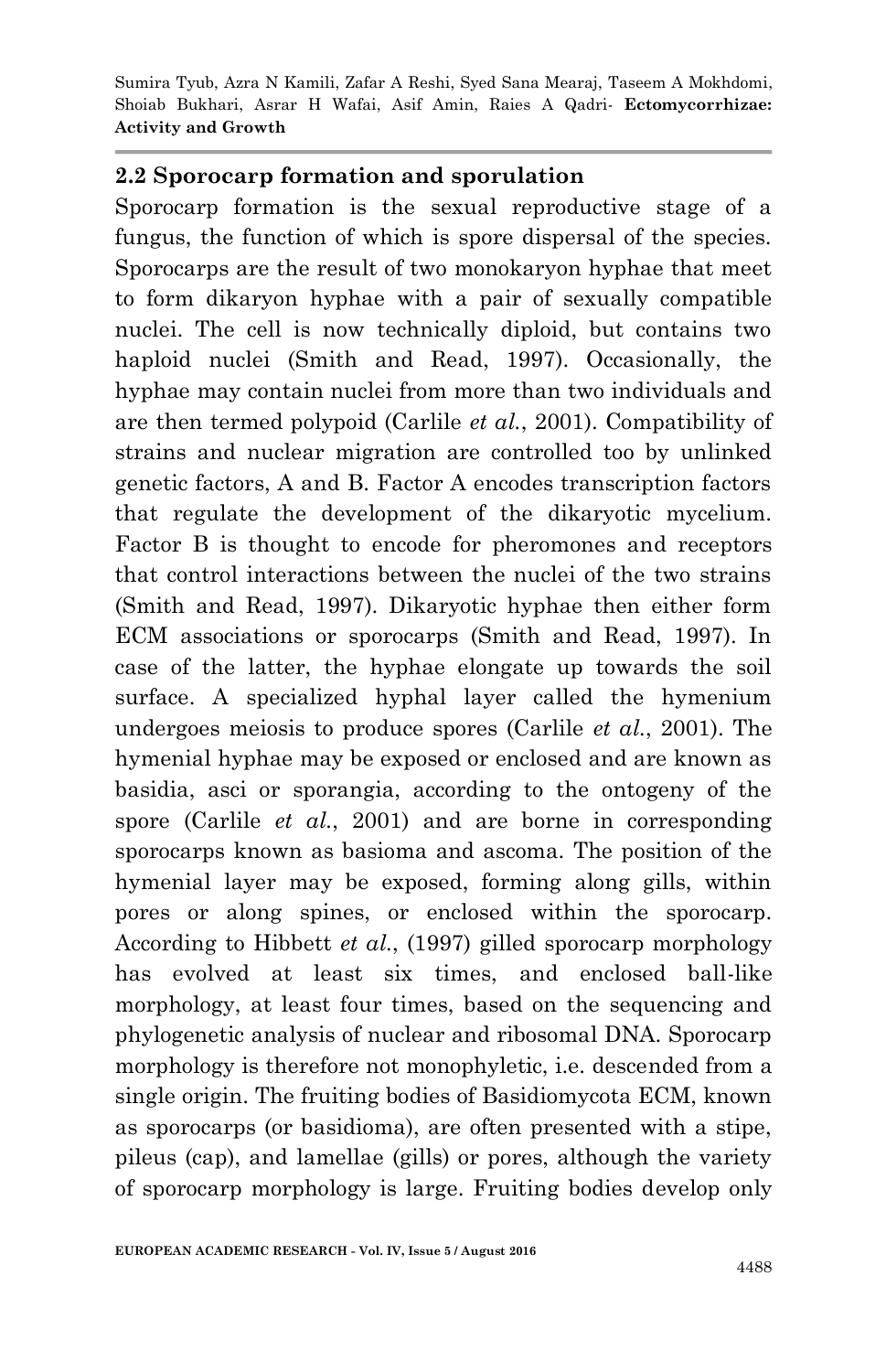from the secondary mycelia, initially forming a primordium, after which, the hyphae undergo elongation, extending a stipe to a suitable position to release spores borne on the fertile hymenium (Kendrick, 1992). The hyphae in the secondary mycelium characteristically have clamp connections, which are necessary to maintain the dikaryotic state of the mycelium. The spores develop on basidia, which develop four protrusions, known as sterigmata, the tip of which swells. The nuclei undergo fusion and meiosis and the four resulting haploid nuclei move into the four sterigmata. The tip of the sterigmata is then separated by a cell wall from the basidium, forming a spore and is dispersed actively using a surface-tension catapult mechanism (Carlile *et al.*, 2001).

### **2.3 Nutrient acquisition and assimilation**

ECM fungi have been shown to absorb and exchange a number of nutrients with their host plants (Cairney, 2011; Plassard and Dell, 2010). Marschner and Dell (1994) summarized that phosphorus  $(P)$ , ammonium  $(NH_4^+)$ , nitrate  $(NO_3)$  and potassium (K+) are involved in fungus-plant transfers, but probably the most important and the most widely investigated, is the uptake and transfer of P. Because of the high uptake efficiency of mineral P and the low mobility in the soil in a forest, P is generally derived from organic compounds that are less available as a source of P to plants (Deckmyn *et al.,* 2014). Extracellular enzymes released by fungal hyphae tips degrade organically bound compounds. Organic P compounds, often in the form inositol phosphate, are degraded by extracellular phosphatases and organic acids, such as oxalic acid, that release P from organic compounds (Marschner and Dell, 1994). The P is then assimilated as polyphosphate, which reduces the P concentration within the hyphae.

Similarly, extracellular acid proteinases are involved in the breakdown of organic nitrogen (N) compounds (Finlay *et al.*,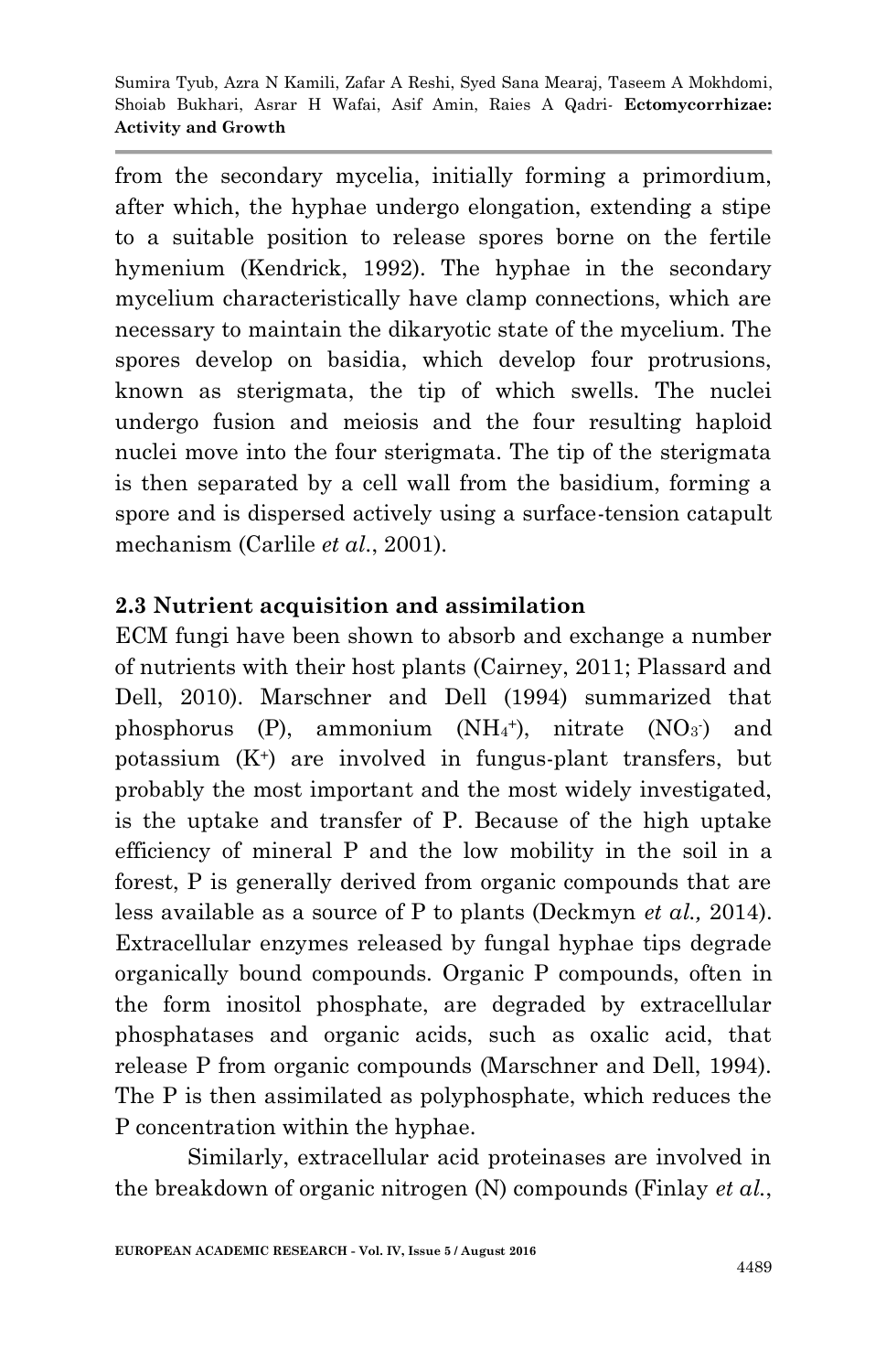1992) such as amino acids and proteins. In general, plant N uptake is improved by association with ECM fungi through four possible mechanisms: (i) efficiency of the uptake mechanisms, (ii) exploration of bigger soil volume, (iii) uptake of organic forms (e.g., amino acids), and (iv) release of nutrients from nonplant available sources (e.g., complex organic matter) (Plassard, *et al.*, 1991; Deckmyn *et al.,* 2014).

Although it is assumed that ectomycorrhizal fungi have some capacity to degrade complex organic compounds (Smith and Read, 2008; Durall *et al*., 1994; Hobbie and Hobbie, 2006; Rineau *et al.,* 2012), the majority of species seem to rely on the host plants' C supplies to a very high degree (Nehls, 2008; Courty *et al.,* 2010).The litter layer is a rich source of organic nutrients, which fungi break down, assimilate and transfer to the plant. Complex carbon compounds, such as lignin and cellulose, present in soil are primarily found in the litter and organic layers. ECM has a limited ability to degrade and use these complex carbon compounds and it is therefore assumed that ECM could only make use of simple carbohydrates released into the soil in the form of exudates from plants and micro-organisms (Melin, 1925; Smith and Read, 1997). Cairney and Burke (1994) emphasize that, although evidence of extracellular endo- and exoglucanase has been documented from *Pisolithus tinctorius*, the level of cellulytic enzyme activity is much lower than some saprotrophic wood decomposers, e.g. *Trichoderma reesei*. Hydrolytic activity of carbon compounds, from complex starch and cellulose to more simple sugars, such as glucose and fructose, varies within and between species and it is thought that this enzyme activity is functional only at the colonization stage, where plant cell wall softening is needed for hyphal penetration (Cairney and Burke, 1994).

Most ECM fungi can assimilate forms of complex inorganic P and N, such as phosphates, ammonium and nitrates. Oxalic acid produced by the fungus is a strong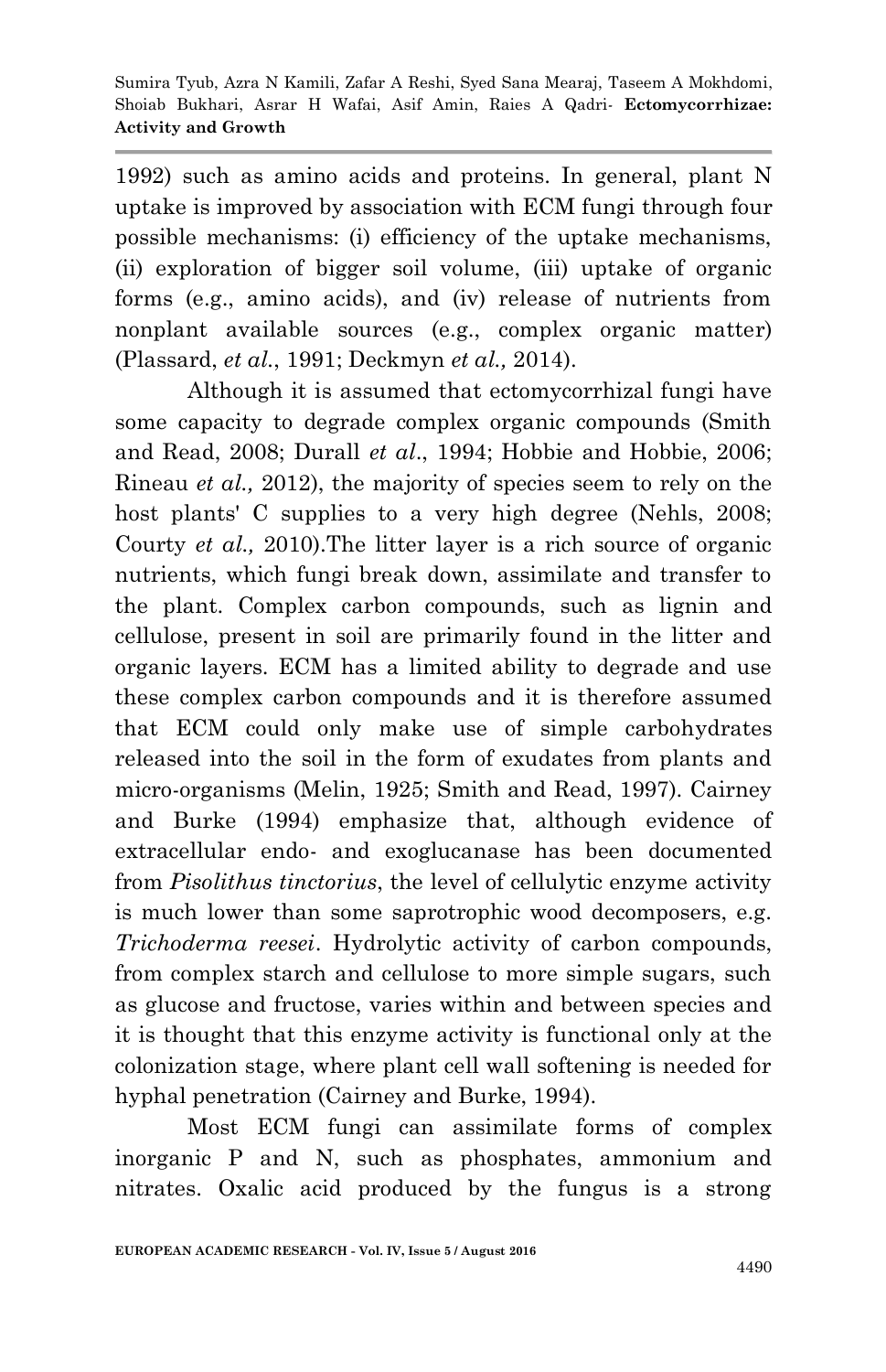solubilizer of mineral phosphates, for instance calcium phosphate that can then readily be assimilated (Zohlen and Tyler, 2004). Mineral nitrogen, in the form of ammonium and nitrate, is available for uptake in the soil. Martin *et al.*, (1986) suggested that fungi utilize a combination of glutamate dehydrogenase and glutamine synthetase pathways to assimilate N. The N is then transported to the plant in the form of glutamine or glutamate. Finlay *et al.*, (1988) used 15Nlabelled ammonium to follow the N uptake and assimilation by *Rhizopogon roseolus*, *Suillus bovinus*, *Pisolithus tinctorius* and *Paxillus involutus* associated with *Pinus sylvestris.* They found that glutamine / glutamic acid, alanine and aspartate / asparagines are important nitrogen sinks and that amino acids were used for N storage. Also, Finlay *et al.* (1988) supplied <sup>15</sup>Nlabelled ammonium and nitrate to a *Paxillus involutus*/*Fagus sylvatica* symbiosis. N was incorporated into a wide range of free amino acids and the study, once again, identified Glutamic acid, Aspartic acid and Alanine as important N sinks. All fungi are known to readily assimilate ammonium but studies show that nitrate is less readily mobilized. Utilizing different nitrogen sources as substrates for three strains of *Cantharellus cibarius*, Rangel- Castro *et al.* (2002) experimentally determined that nitrate is assimilated less readily than ammonium and that there exists a variation between the strains in their ability to assimilate the different nitrogen sources. Similarly, Finlay *et al.* (1988) showed that although assimilation of nitrate was lower than ammonium, there was significant uptake by the fungus. It has also been reported that ECM readily utilize inorganic than organic nutrients (Smith and Read, 1997).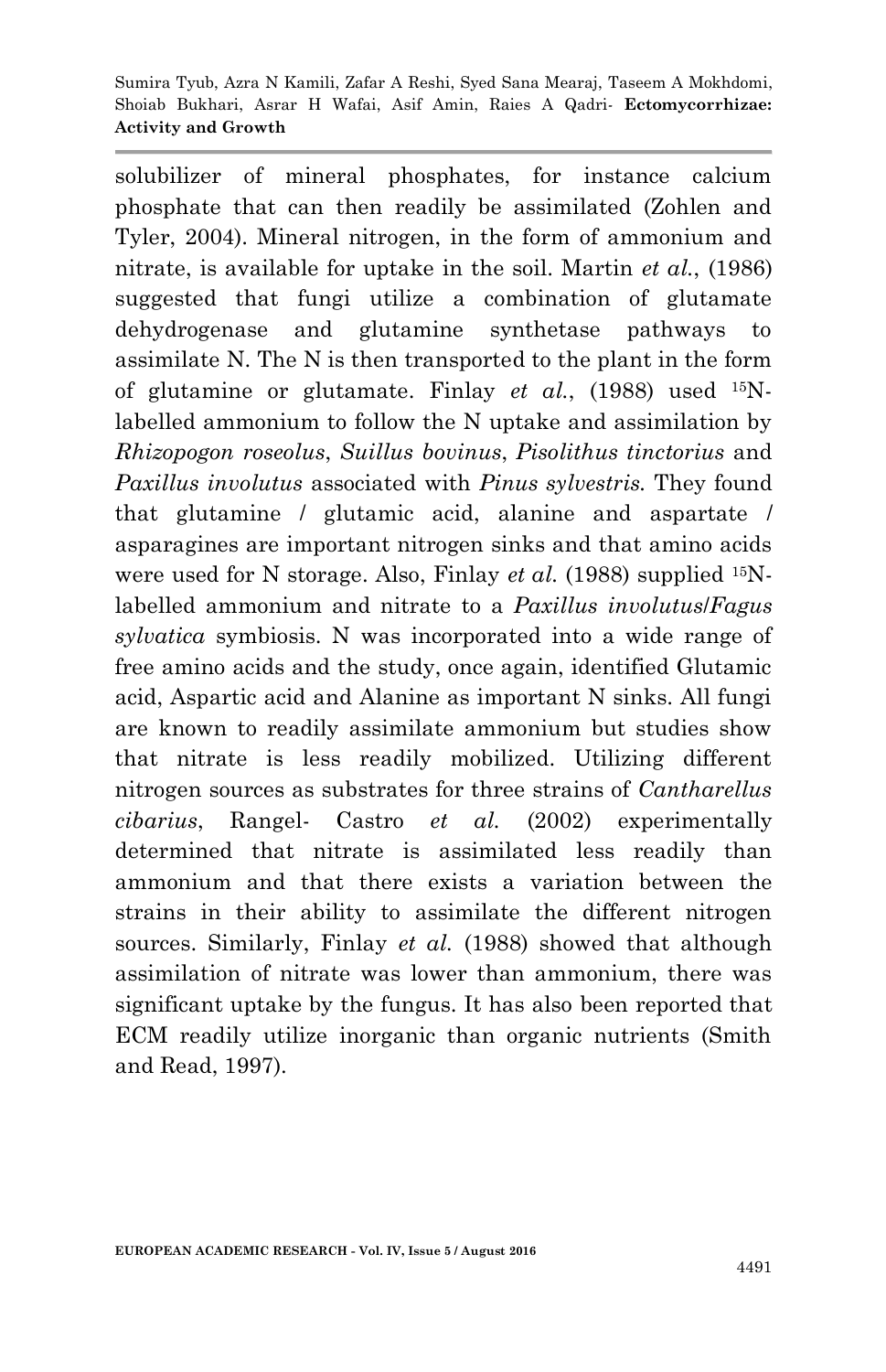# **2.4. Factors affecting ECM fungal growth**

# **2.4.1 ECM growth, species composition and diversity**

Although seasonal moisture and temperature changes affect fungal growth, soil pH is the major determining factor influencing fungal growth and fungal species diversity. Culture experiments on fungal ECM species show sensitivity to a pH of 7 (Hung and Trappe, 1983). Generally ECM fungi are acidophilic (pH 3-5) but optimal pH ranges differ between and within species. In contrast to cultural conditions Erland *et al.* (1990) showed that effect of pH dependant was not evident when *Piloderma croceum* was associated with plant hosts. The study demonstrated that although the optimum pH growth range of *P. croceum* occurred at pH 4-5 in culture, an extensive hyphal network developed on peat, buffered at pH 7.3. Even though the mycelial network was not as dense as at pH 3.8, there was still significant growth. Therefore, in vitro growth experiments may not accurately reflect in vivo processes (Erland *et al.*, 1990).

At the international level, mycorrhizal research has been undertaken for decades and has contributed to the understanding of physiological function and factors that affect fungal behaviour. Of particular interest are the effects of pollution, liming, acid rain and fertilization of forests on the diversity of ECM fungi, as these factors change the soil nutrient composition (Finlay, 1995). Many studies produced contrasting community structure results in response to the afore-mentioned disturbances. Lilleskov *et al.*, (2002) investigated an area comprising a gradient from high ammonia deposition to low deposition and found that species richness decreased from 29 species in the low N to 7 species in the high N sites. In addition to decrease in ECM fungal diversity, a shift in dominant species from *Piloderma byssinum*, *Amphinema byssoides*, *Thelephoroid*, *Tricholoma inamoenum* and *Lactarius theiogalus* in the low N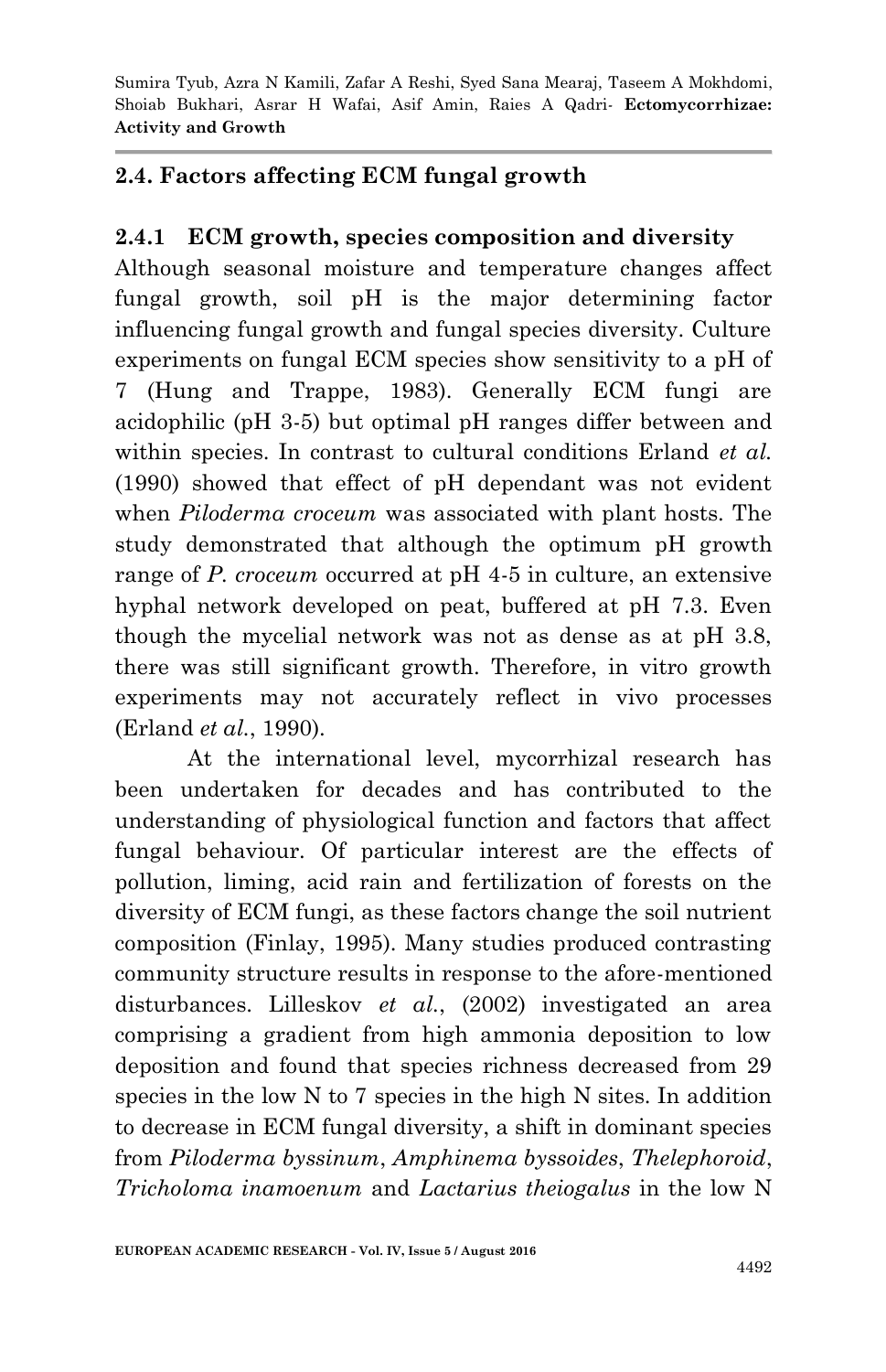sites to *Paxillus involutus*, *Lactarius theiogalus*, *Basidiomycete*, *Tomentella sublilacina* and *Cenococcum geophilum* in the high N sites was also found. The enhanced nutrient concentrations in the soil resulting from intensive stock farming, industrial and vehicular emissions (acid rain) and managed plantations result in decreased pH and solubility of nitrogen and phosphorus compounds and increased solubility of aluminium (Arnolds, 1988).

In managed plantations a number of disturbance factors may affect ECM abundance and species composition. Mahmood *et al.*, (1999) found that repeated harvesting of forest residues lead to decrease in ECM fungal colonization from 295 roots/metre root lengths to 181 ECM roots per metre root length. Clear-felling and slash burning not only change the litter dynamics, but have also been shown to remove some ECM fungal species (Bruns *et al.*, 2002) especially from the upper soil layer. The fertilization of managed plantations to enhance plant growth including the addition of nutrient supplements such as nitrogen (N), phosphorus (P) and potassium (K) affected ECM fungal populations. These studies have concentrated on shortterm effects, but lack sufficient information regarding longterm effects (Erland and Taylor, 2002). Erland and Soderstrom (1990) studied the effects of pH on ECM communities and reported an increase in root colonization of up to 100% at pH 5, but colonization decreased to 40% at pH 7. Chalot *et al.* (1995) reported that amino acid uptake, including alanine and aspartate of the ECM fungus, *Paxillus involutus*, is reduced at pH 4.5 to 6.4 and concluded that this may have consequences regarding the ability of the fungus to colonize host plants.

Nutrient addition of P has a direct effect on ECM fungi and inhibits both mycelia growth and effective colonization of host plant roots. Treseder (2004) conducted a meta-analysis study in a range of biomes and recorded a 32% decline of mycorrhizal abundance resulting from P fertilization. The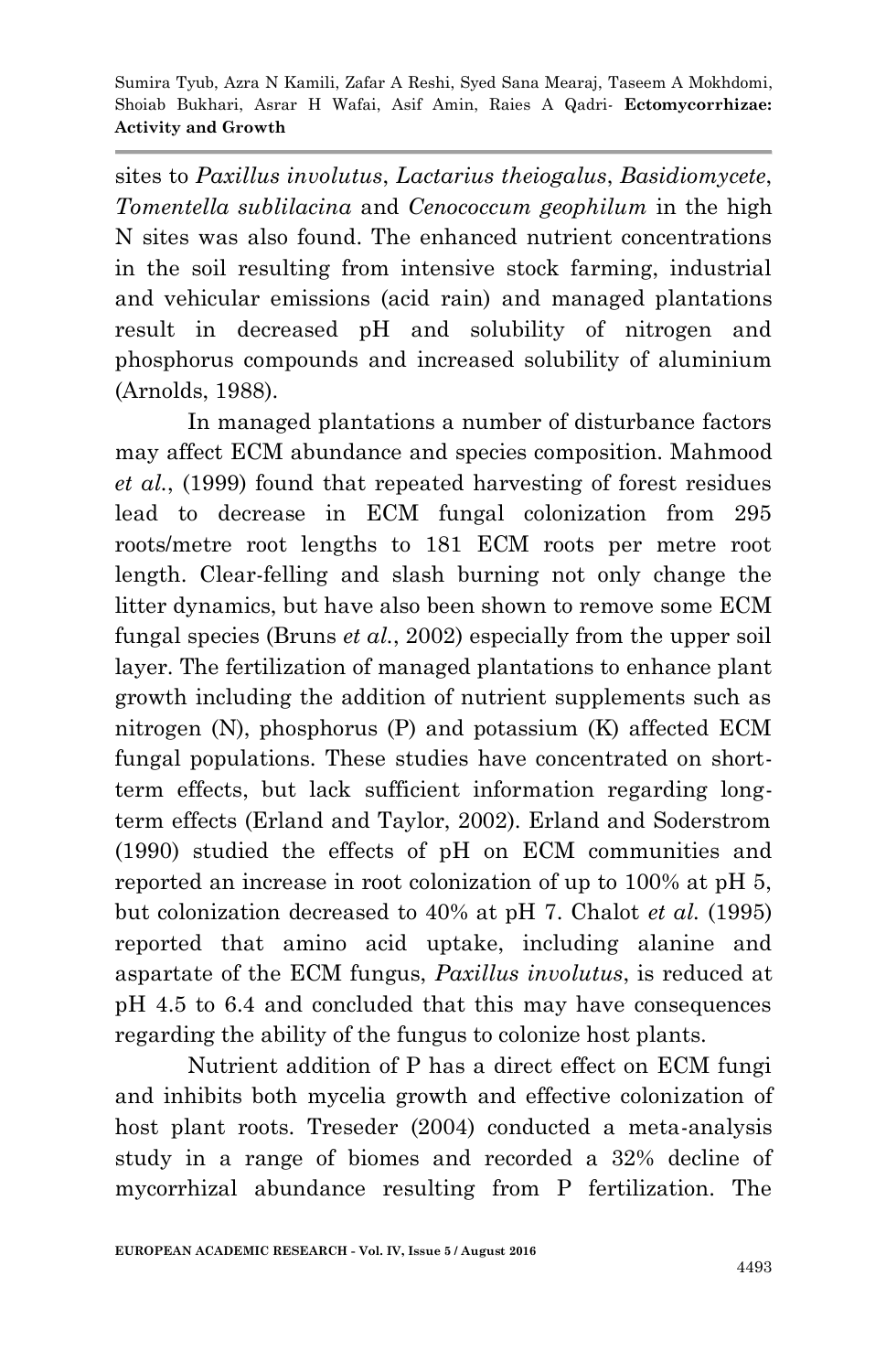application of N fertilizers also have a considerable short-term effect on both the species richness and abundance, although some studies have shown that instead of decrease there is a shift in species composition. Fransson *et al.*, (2000) studied the ECM root tip community in a Norway spruce forest fertilized with ammonium and nitrate. The results indicated that there was no overall effect of N fertilizer on the species richness or abundance, but change in the relative abundance of dominant species occurred.

There is considerable variation between different ECM fungal species in their ability to breakdown, assimilate and transfer nutrients to the host plant. Therefore, shifts in the species diversity could have direct consequences on host plant nutrition. The function of individual ECM fungal species in the field is largely unknown, hence the effect that shifts in ECM fungal communities have on plant nutrition is uncertain (Erland and Taylor, 2002).

### **2.4.2 Sporocarp formation**

Factors that affect sporocarp production include a number of environmental factors such as nutrient availability, light, moisture and temperature. Natural gradients of rainfall correlated positively with ECM sporocarp biomass and species richness in a study conducted by O'Dell *et al.* (1999). The production of large sporocarps, such as those produced by ECM fungi, requires a large nutrient input (Kendrick, 1992). Fungi that produce these sporocarps normally have a large mycelial network accessing nutrients, in particular carbon, needed for the production of the spores (Carlile *et al.*, 2001). ECM fungi primarily rely on host plant carbon products to meet the energy requirements for sporulation. The dependence of fungi on hostplant carbon to produce sporocarps was demonstrated by Hogberg *et al.* (2001). The study involved the tree girdling of *Pinus sylvestris*, inhibiting carbon allocation to the roots. This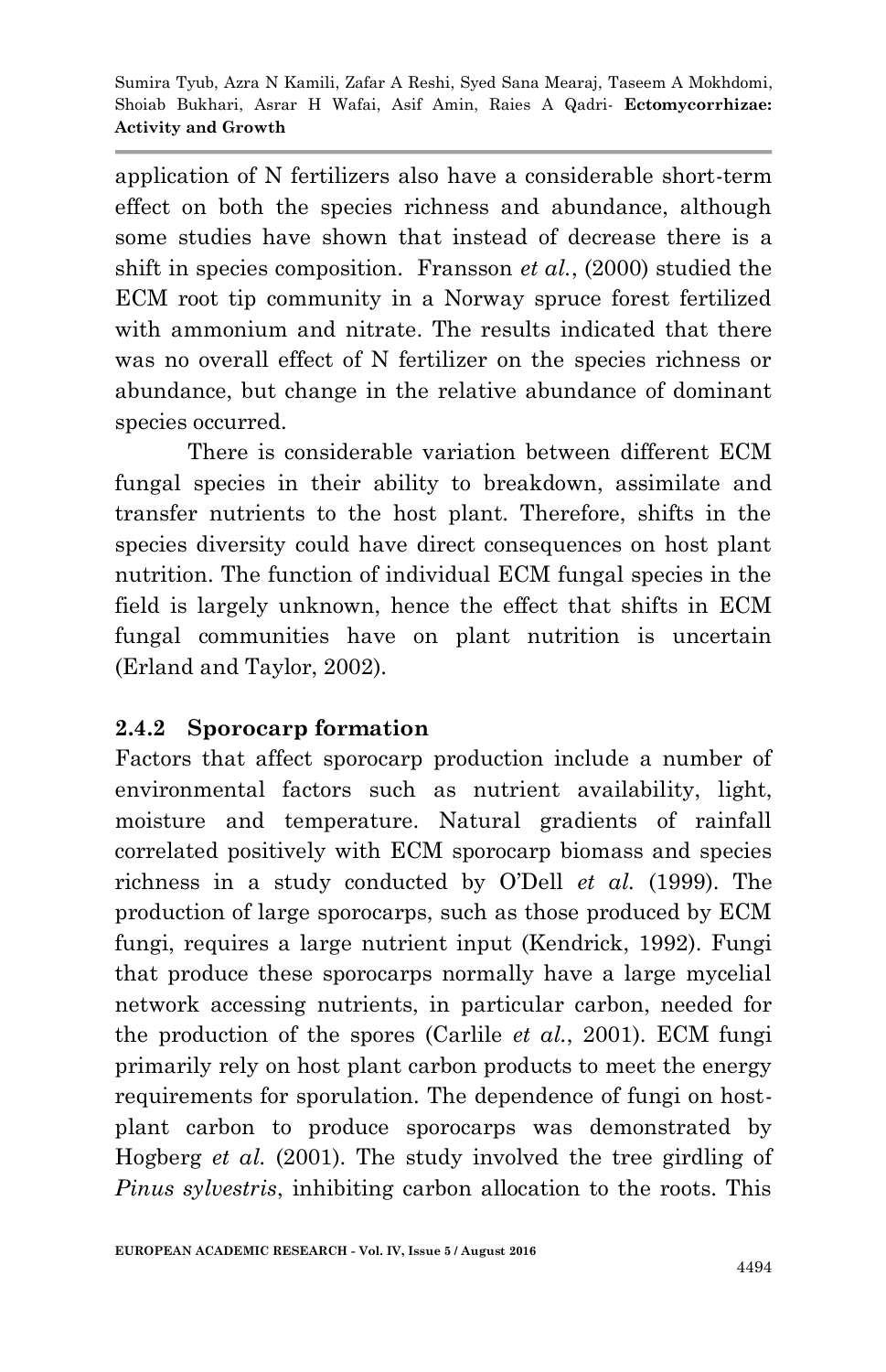resulted in a decrease of species richness from 11 species in the control plots to one in the early girdled plots and a reduction in abundance from 252 sporocarps in the control plots to four in the early girdled plots. Light, particularly in the blue and UV spectrum, may have an effect on some fungi (Kendrick, 1992), by influencing the development of phototropic sporocarps. Light may determine the position of the sporocarp and the release of the spores. Some fungi show no response to light and will sporulate in darkness (Carlile *et al.*, 2001).

Added to these factors are those of nutrient additions to the soil through fertilization treatments, acid rain pollution and liming that may have positive or negative effects on species abundance and richness (Smith and Read, 1997). It is has been suggested that the response of sporocarp production to fertilization techniques, particularly N, is more acute than that of ECM roots in terms of species diversity and abundance (Wallanda and Kottke, 1998). Lilleskov *et al.*, (2001) noted a large decrease in species diversity from 144 to 14 in response to increased N application and Pampolina *et al.* (2002) recorded a 14% reduction in sporulation in response to high P application. Wallanda and Kottke (1998) summarized that N applications may have considerable effects, usually a reduction of sensitive species, on both species richness and abundance, although some generalist ECM fungal species may be unaffected.

On a more localized scale ECM fungal species composition and diversity is driven by biotic factors such as host plant species composition and abiotic factors such as season and soil quality and composition (Smith and Read, 1997). Additionally, a theory of successional dynamics also suggests that stand age may also determine the composition of ECM fungal species present (Smith *et al.*, 2002, Bigg, 2000, Jumpponen *et al.*, 2002). Tedersoo *et al.* (2012) used metaanalysis to disentangle the global determinants of diversity and community composition for ectomycorrhizal fungi and revealed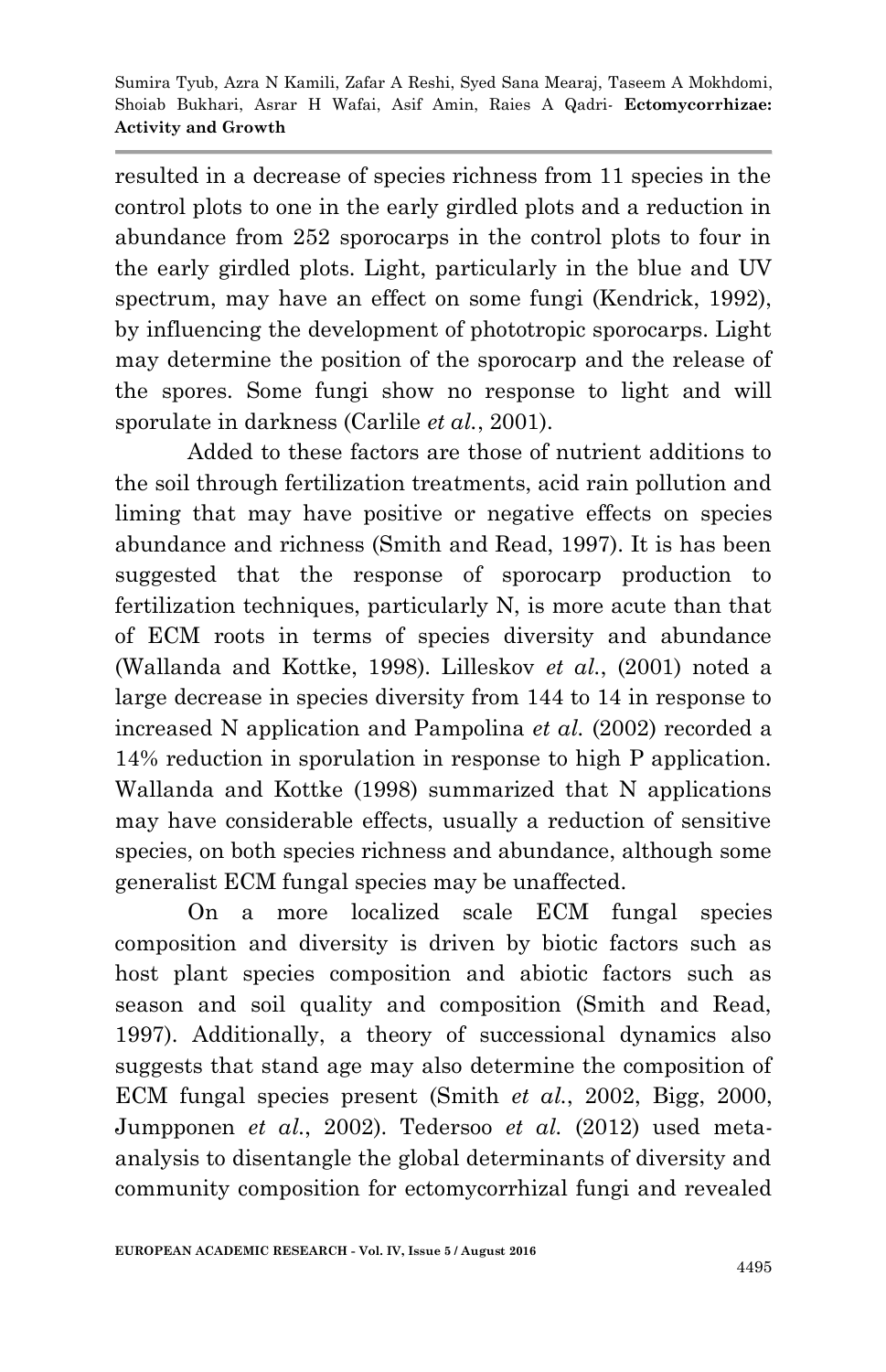that richness of these root symbionts has a unimodal relation both with temperature and latitude. Fungal richness peaks at temperate and boreal latitudes, but there is large variation among sites indicating the importance of habitat heterogeneity and local processes. The low richness in subalpine environments of temperate latitudes shows that temperature rather than distance from the equator per se have the strongest impact on ECM fungal richness (Rahbek, 2004). In addition, both the subarctic and lowland tropical environments have also lower phylogenetic diversity, that is, fewer lineages of EcM fungi (Bjorbækmo *et al.* 2010; Tedersoo and Nara, 2009), indicating that environmental filtering may occur at both ends of the temperature gradient and it operates at both species and higher taxonomic levels.

### **REFERENCES:**

- 1. Allen, M. F., Swenson, W., Querejeta, J. I., Egerton-Warburton, L. M., & Treseder, K. K. (2003). Ecology of mycorrhizae: A conceptual framework for complex interactions among plants and fungi. Annual Review of Phytopathology,  $41(1)$ ,  $271-303$ . doi:10.1146/annurev.phyto.41.052002.095518
- 2. Arnolds, E. (1988). The changing macromycete flora in the Netherlands. Transactions of the British mvcological Society 90, 391-406.
- 3. Beimforde, C., Schäfer, N., Dörfelt, H., Nascimbene, P. C., Singh, H., Heinrichs, J., Reitner, J., Rana, R.S. & Schmidt, A. R. (2011). Ectomycorrhizas from a Lower eocene angiosperm forest. New Phytologist, 192(4), 988–996. doi:10.1111/j.1469- 8137.2011.03868.x
- 4. Bigg, W.L. (2000). Fungal succession and diversity in ectomycorrhizal associations: A Case Study Approach USDA Forest Service Gen. Tech. Rep. PSW-GTR,178.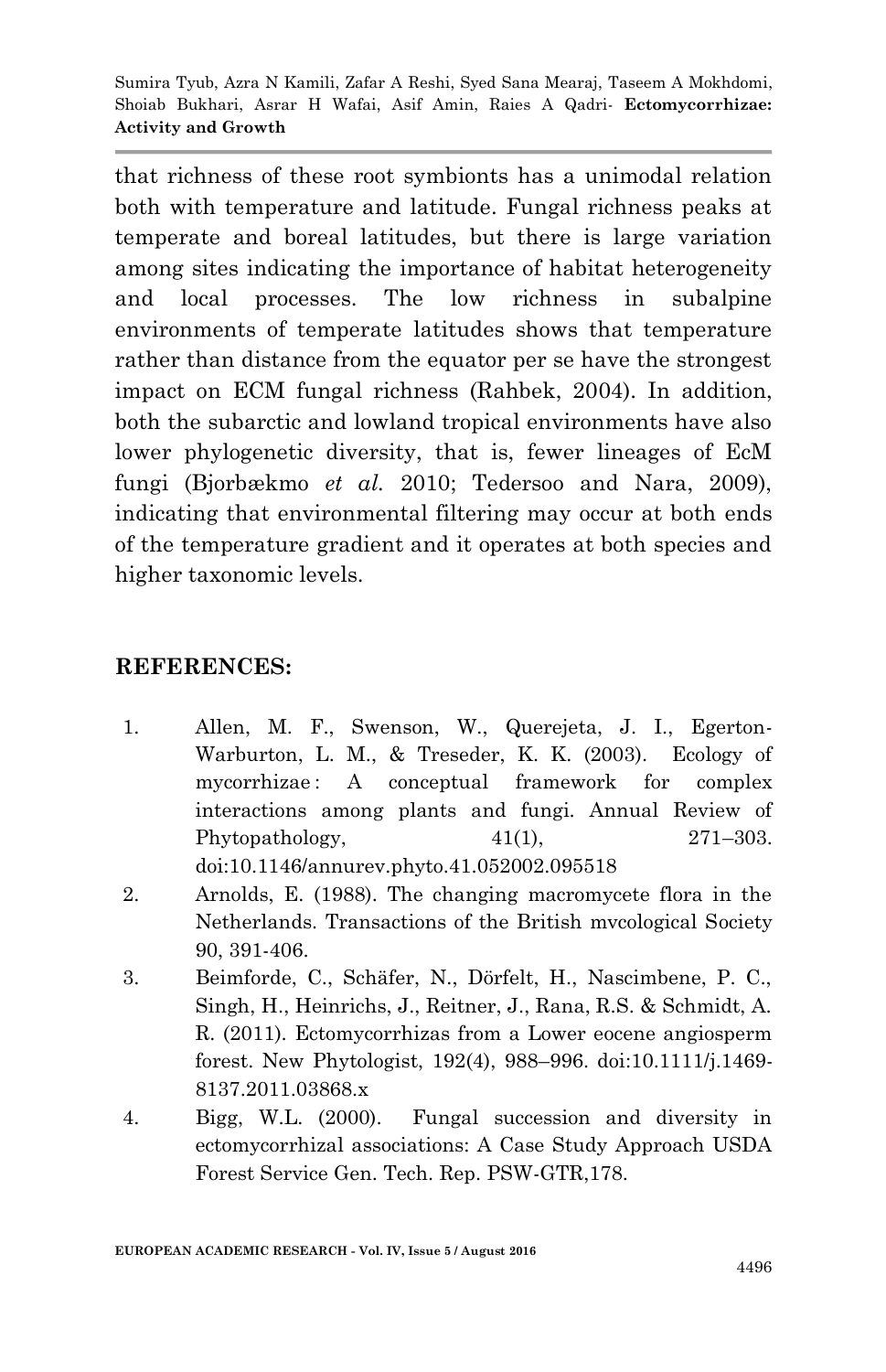- 5. Bjorbækmo, M., Carlsen, T., Brysting, A., Vrålstad, T., Høiland, K., Ugland, K., Geml, J., Schumacher, T., & Kauserud, H. (2010). High diversity of root associated fungi in both alpine and arctic Dryas octopetala. BMC Plant Biol, 10(1), 244-256. doi:10.1186/1471-2229-10-244
- 6. Blackwell, M. (2000). EVOLUTION: Enhanced: Terrestrial Life--Fungal from the Start? Science, 289(5486), 1884–1885. doi:10.1126/science.289.5486.1884
- 7. Bödeker, I.T.M. (2012). Functional ecology of ectomycorrhizal fungi. Diss. Uppsala, Sweden: Swedish University of Agricultural Sciences.
- 8. Brundrett, M. C (2004) Diversity and classification of mycorrhizal associations. Biol Rev Camb Philos Soc 79:473– 495. doi:10.1017/ S1464793103006316
- 9. Brundrett, M. C. (2002). Coevolution of roots and mycorrhizas of land plants. New Phytol, 154(2), 275–304. doi:10.1046/j.1469-8137.2002.00397.x
- 10. Brundrett, M. C. (2009). Mycorrhizal associations and other means of nutrition of vascular plants: Understanding the global diversity of host plants by resolving conflicting information and developing reliable means of diagnosis. Plant and Soil, 320(1-2), 37–77. doi:10.1007/s11104-008-9877-9
- 11. Brundrett, M., Bougher, N., Dell, B., Grove, T. and Malajczuk, N. (1996). Working with Mycorrhizas in Forestry and Agriculture. ACIAR, Canberra.
- 12. Bruns, T. D. Bidartondo, M.I., & Taylor, D.L. (2002). Host specificity in ectomycorrhizal communities: What do the exceptions tell us? Integrative and Comparative Biology, 42(2), 352–359. doi:10.1093/icb/42.2.352
- 13. Cairney, J. W. G. & Burke, R. M. (1996). Plant cell wall degrading enzymes in ericoid and ectomycorrhizal fungi. In: Mycorrhizas in Integral Systems, C. Azcon- Aguilar and J.M. Barea, Eds. European commission, Brussels Belgium pp 218- 221.
- 14. Cairney, J. W. G. (2000). Evolution of mycorrhiza systems. Naturwissenschaften, 87(11), 467–475. doi:10.1007/s001140050762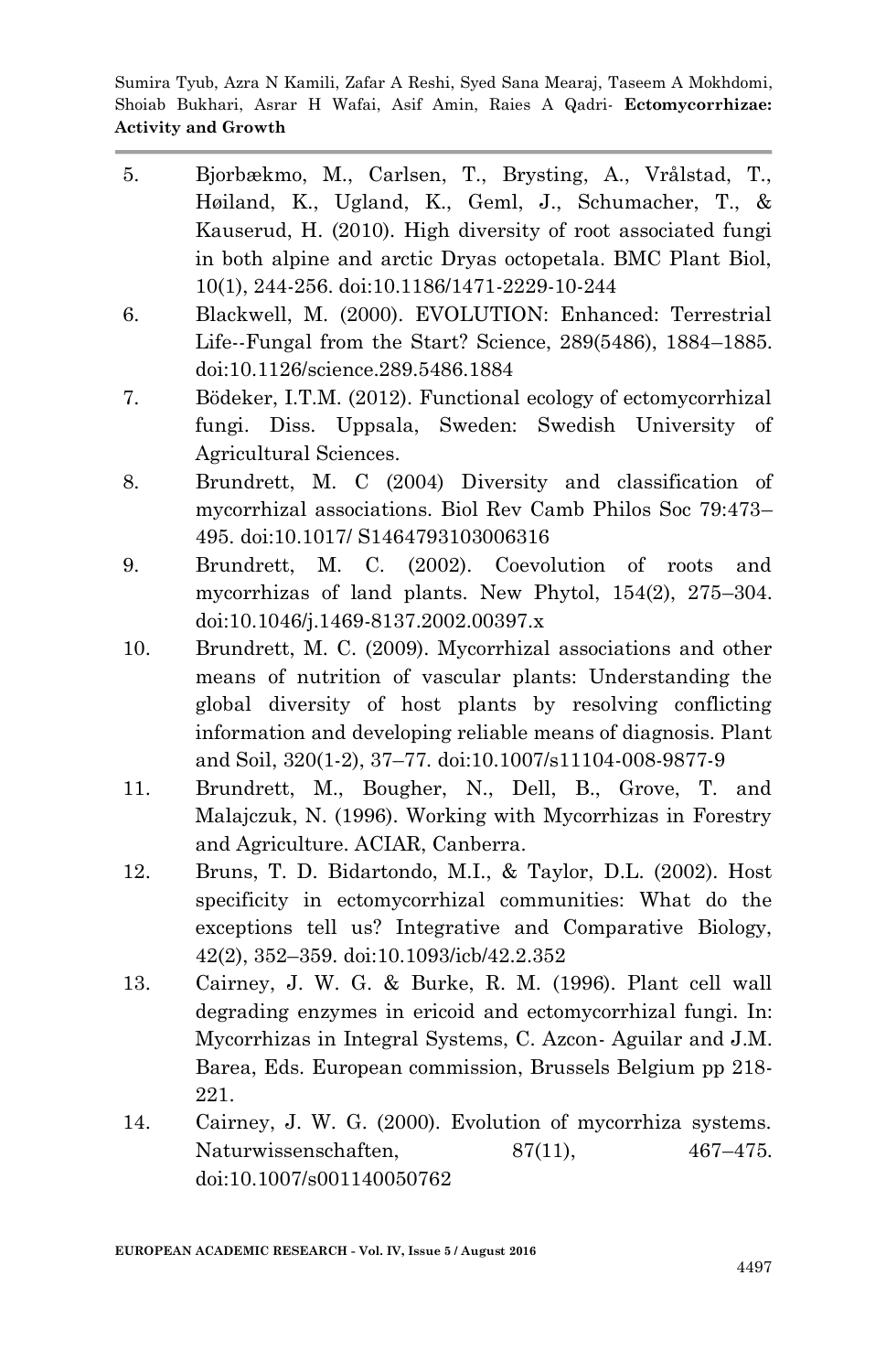- 15. Cairney, J. W. G. (2011). Ectomycorrhizal fungi: the symbiotic route to the root for phosphorus in forest soils. Plant and Soil, 344(1-2), 51–71. doi:10.1007/s11104-011-0731- 0
- 16. Cairney, J. W. G., & Burke, R. M. (1994). Fungal enzymes degrading plant cell walls: Their possible significance in the ectomycorrhizal symbiosis. Mycological Research, 98(12), 1345–1356. doi:10.1016/s0953-7562(09)81062-9
- 17. Cairney, J.W.G & Chambers, S.M. (1999). Ectomycorrhizal Fungi: Key Genera in Profile. Springer-Verlag Berlin Heidelberg Germany
- 18. Carlile, M.J., Watkinson, S.C. & Gooday, G.W. (2001). The fungi, 2nd edn. San Diego, CA, USA: Academic Press.
- 19. Chalot, M., Kytöviita, M. M., Brun, A., Finlay, R. D., & Söderström, B. (1995). Factors affecting amino acid uptake by the ectomycorrhizal fungus *Paxillus involutus*. Mycological Research, 99(9), 1131–1138. doi:10.1016/s0953- 7562(09)80784-3
- 20. Cornelissen, J., Aerts, R., Cerabolini, B., Werger, M., & van der Heijden, M. (2001). Carbon cycling traits of plant species are linked with mycorrhizal strategy. Oecologia, 129(4), 611– 619. doi:10.1007/s004420100752
- 21. Courty, P.-E., Buée, M., Diedhiou, A. G., Frey-Klett, P., Le Tacon, F., Rineau, F., … Garbaye, J. (2010). The role of ectomycorrhizal communities in forest ecosystem processes: New perspectives and emerging concepts. Soil Biology and Biochemistry, 42(5), 679–698. doi:10.1016/j.soilbio.2009.12.006
- 22. Dahlberg, A. & Finlay, R.D. (1999). *Suillus* In: Ectomycorrhizal Fungi: Key Genera in Profile. Ed. by J.G.W Cairney & S. Chambers. Springer, Heidelberg. Pp.33-64.
- 23. Deckmyn, G., Meyer, A., Smits, M. M., Ekblad, A., Grebenc, T., Komarov, A., & Kraigher, H. (2014). Simulating ectomycorrhizal fungi and their role in carbon and nitrogen cycling in forest ecosystems. Canadian Journal of Forest Research, 44(6), 535–553. doi:10.1139/cjfr-2013-0496
- 24. Dell, B. (2002). Role of Mycorrhizal Fungi in Ecosystems CMU. Journal, 1(1), 47- 60.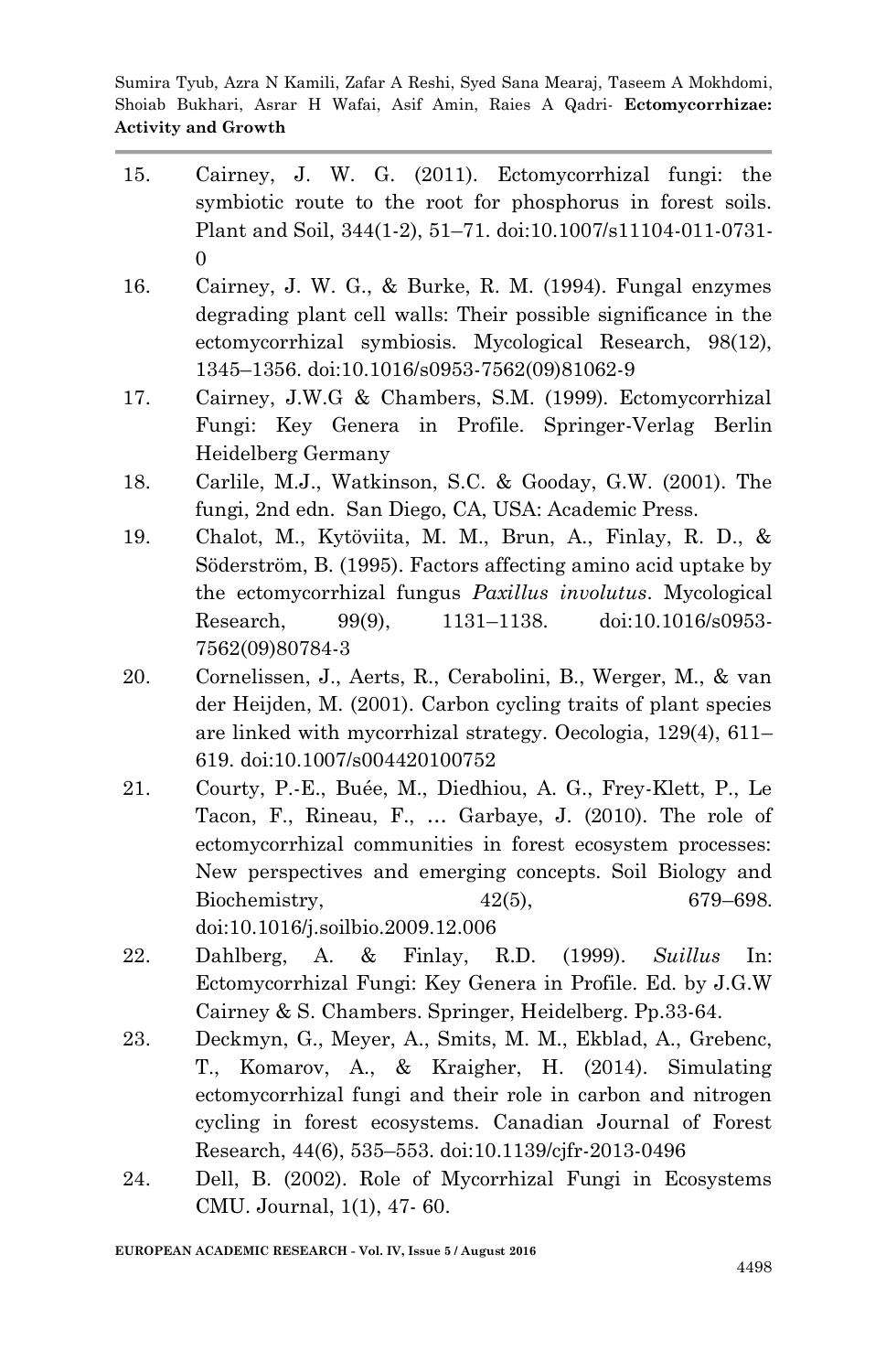- 25. Durall, D. M., Todd, A. W., & Trappe, J. M. (1994). Decomposition of 14C-labelled substrates by ectomycorrhizal fungi in association with Douglas fir. New Phytol, 127(4), 725–729. doi:10.1111/j.1469-8137.1994.tb02976.x
- 26. Erland, S. & Taylor, A.F.S. (2002). Diversity of ectomycorrhizal communities in relation to the abiotic environment. In: Mycorrhizal Ecology. Ecological Studies, vol. 157. van der Heijden, M., Sanders, I. (Eds.), Springer, Berlin, pp. 163–200
- 27. Erland, S., & Soderstrom, B. (1990). Effects of liming on ectomycorrhizal fungi infecting *Pinus sylvestris* L.. I. Mycorrhizal infection in limed humus in the laboratory and isolation of fungi from mycorrhizal roots. New Phytol, 115(4), 675–682. doi:10.1111/j.1469-8137.1990.tb00499.x
- 28. Erland, S., Soderstrom, B., & Andersson, S. (1990). Effects of liming on ectomycorrhizal fungi infecting *Pinus sylvestris* L.. II. Growth rates in pure culture at different pH values compared to growth rates in symbiosis with the host plant. New Phytol, 115(4), 683–688. doi:10.1111/j.1469- 8137.1990.tb00500.x
- 29. Felten, J., Kohler, A., Morin, E., Bhalerao, R. P., Palme, K., Martin, F., Ditengou, F.A, Legue, V. (2009). The ectomycorrhizal fungus *Laccaria bicolor* Stimulates lateral root formation in Poplar and *Arabidopsis* through auxin transport and signaling. Plant Physiology, 151(4), 1991–2005. doi:10.1104/pp.109.147231
- 30. Finlay, R. D. (2008). Ecological aspects of mycorrhizal symbiosis: with special emphasis on the functional diversity of interactions involving the extraradical mycelium. Journal of Experimental Botany, 59(5), 1115–1126. doi:10.1093/jxb/ern059
- 31. Finlay, R. D., Ek, H., Odham, G., & Soderstrom, B. (1988). Mycelial uptake, translocation and assimilation of nitrogen from 15N-labelled ammonium by *Pinus sylvestris* plants infected with four different ectomycorrhizal fungi. New Phytol, 110(1), 59–66. doi:10.1111/j.1469-8137.1988.tb00237.x
- 32. Finlay, R. D., Frostegard, A., & Sonnerfeldt, A.-M. (1992). Utilization of organic and inorganic nitrogen sources by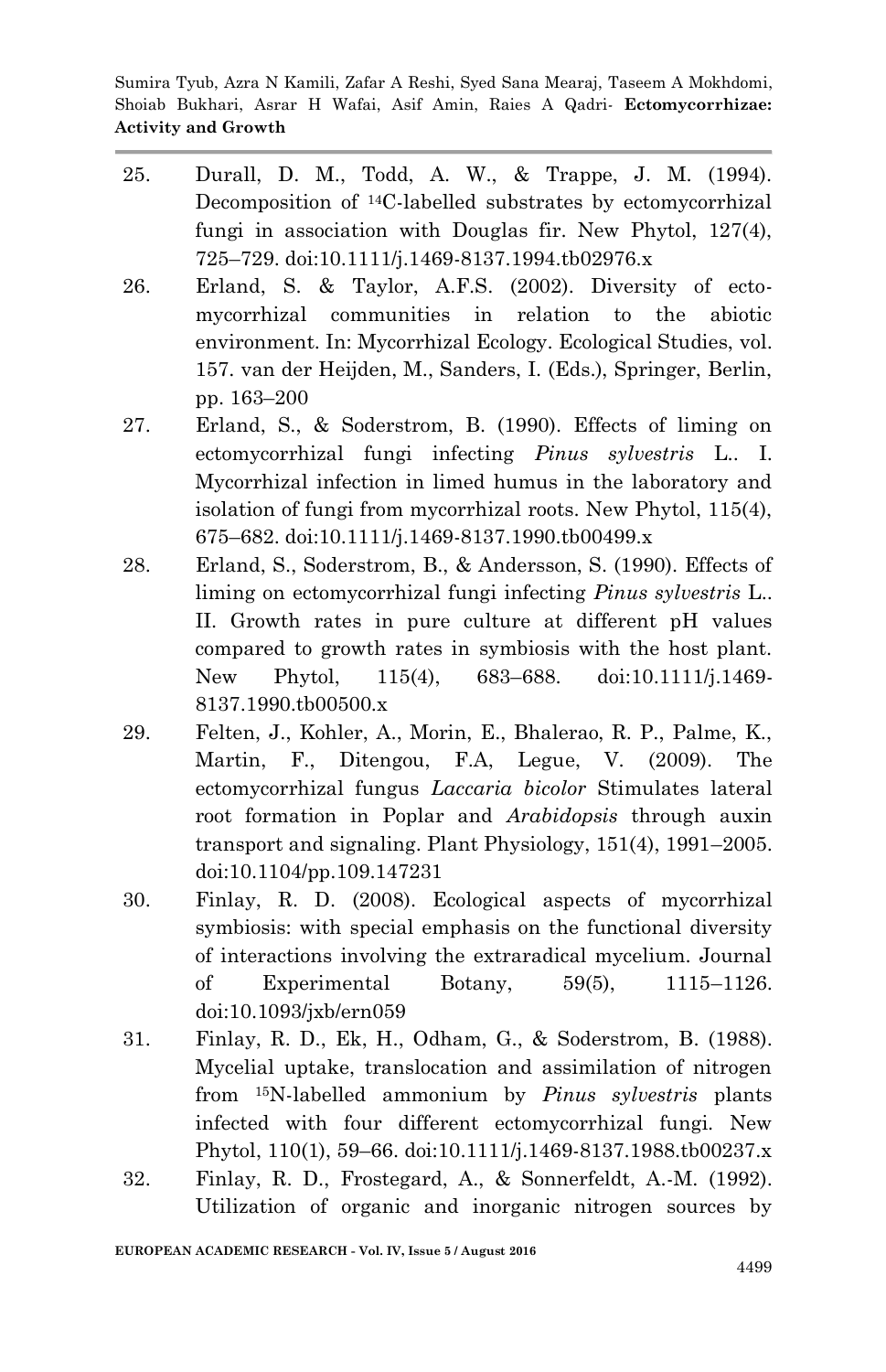> ectomycorrhizal fungi in pure culture and in symbiosis with *Pinus contorta* Dougl. ex Loud. New Phytol, 120(1), 105–115. doi:10.1111/j.1469-8137.1992.tb01063.x

- 33. Finlay, R.D. (1995). Interactions between soil acidification, plant growth and nutrient uptake in ectomycorrhizal associations of forest trees. Ecol Bull., 44, 197-214.
- 34. Frank, A. B. (1885). Über die auf Wurzelsymbiose beruhendc Ernahrung gewisser Baume duren unterirdische Pilzc. Ber. dtsch. Bot. Ges., 3, 128-145
- 35. Fransson, P. M. A., Taylor, A. F. S., & Finlay, R. D. (2000). Effects of continuous optimal fertilization on belowground ectomycorrhizal community structure in a Norway spruce forest. Tree Physiology, 20(9), 599–606. doi:10.1093/treephys/20.9.599
- 36. Gao, Q., & Yang, Z. L. (2010). Ectomycorrhizal fungi associated with two species of Kobresia in an alpine meadow in the eastern Himalaya. Mycorrhiza, 20(4), 281–287. doi:10.1007/s00572-009-0287-5
- 37. Graham, J. H., & Miller, R. M. (2005). Mycorrhizas: Gene to Function. Plant and Soil, 274(1-2), 79–100. doi:10.1007/s11104-004-1419-5
- 38. Harley, J. L. & Smith, S. E. (1983). Mycorrhizal Symbiosis. Academic Press, Toronto.
- 39. Harley, J. L. (1989). The significance of mycorrhiza. Mycological Research, 92(2), 129–139. doi:10.1016/s0953- 7562(89)80001-2
- 40. Hibbett, D. S., Grimaldi, D., & Donoghue, M. J. (1997). Fossil Mushrooms from Miocene and Cretaceous Ambers and the Evolution of Homobasidiomycetes. American Journal of Botany, 84(7), 981. doi:10.2307/2446289
- 41. Hobbie, J.E. & Hobbie, E.A. (2006). 15N in symbiotic fungi and plants estimates nitrogen and carbon flux rates in Arctic tundra. Ecology, 87,816–22.
- 42. Högberg, P., 1986. Soil nutrient availability, root symbioses and tree species composition in tropical Africa: a review. Journal of Tropical Ecology, 2(04), p.359. doi. 10.1017/s026646740000099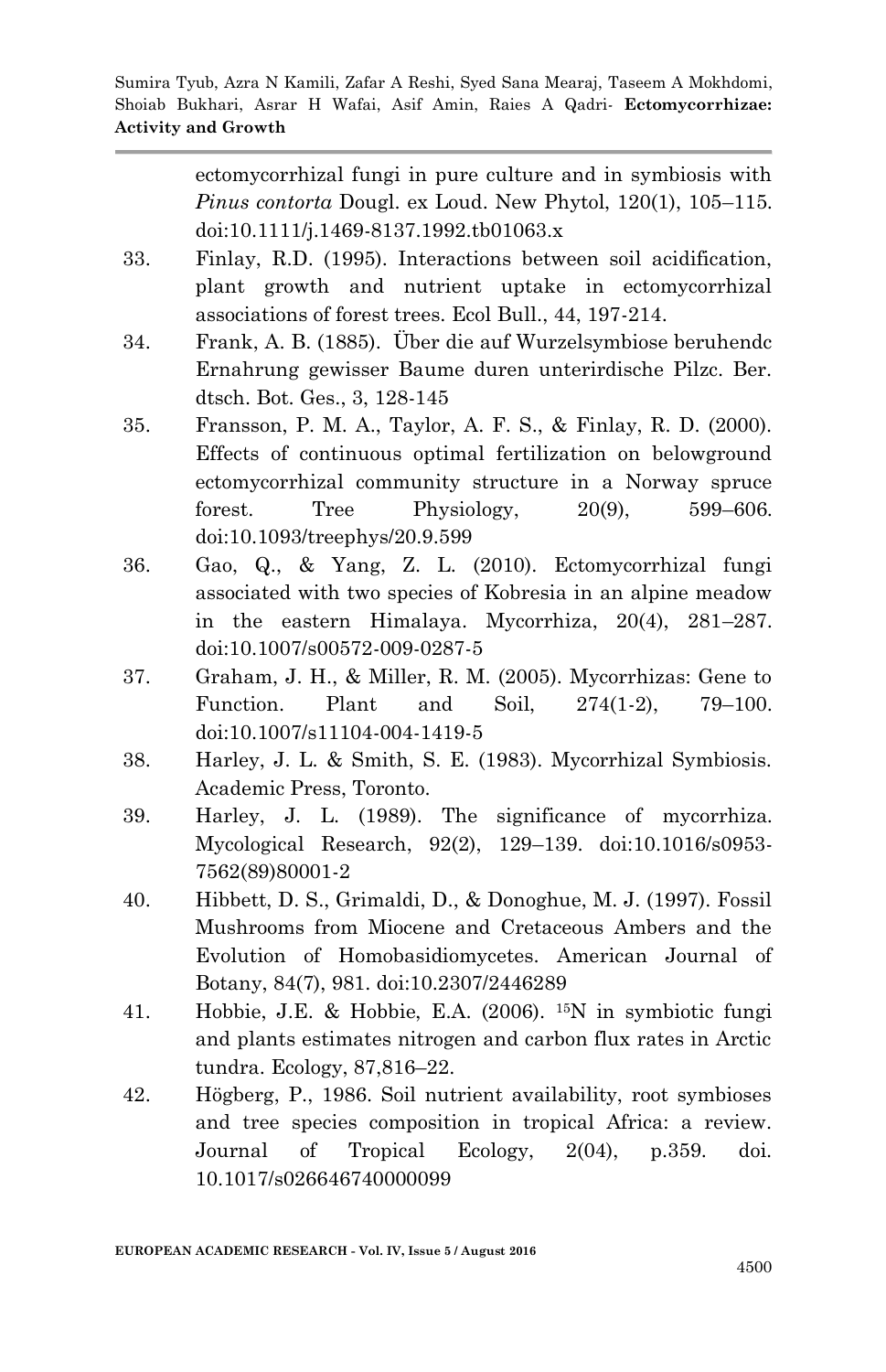- 43. Högberg, P., Johannisson, C., Yarwood, S., Callesen, I., Näsholm, T., Myrold, D. D., & Högberg, M. N. (2010). Recovery of ectomycorrhiza after "nitrogen saturation" of a conifer forest. New Phytologist, 189(2), 515–525. doi:10.1111/j.1469-8137.2010.03485.x
- 44. Högberg, P., Nordgren, A., Buchmann, N., Taylor, A. F. S., Ekblad, A., Högberg, M. N., Nyberg, G., Ottosson-Lo¨fvenius, M. & Read, D. J. (2001). Large-scale forest girdling shows that current photosynthesis drives soil respiration. Nature, 411(6839), 789–792. doi:10.1038/35081058
- 45. Hung, L.-L. & Trappe, J.M., 1983. Growth Variation between and within species of ectomycorrhizal fungi in response to pH in vitro. Mycologia, 75(2), p.234. doi 10.2307/3792807.
- 46. Jumpponen, A., Trappe, J. M., & Cázares, E. (2002). Occurrence of ectomycorrhizal fungi on the forefront of retreating Lyman Glacier (Washington, USA) in relation to time since deglaciation. Mycorrhiza, 12(1), 43–49. doi:10.1007/s00572-001-0152-7
- 47. Kendricks, B. (1992). The fifth kingdom. Second edition. Mycologue Publications, Waterloo, Canada
- 48. Kottke, I., & Oberwinkler, F. (1987). The cellular structure of the Hartig net: coenocytic and transfer cell-like organization. Nordic Journal of Botany, 7(1), 85–95. doi:10.1111/j.1756- 1051.1987.tb00919.x
- 49. LePage, B. A., Currah, R. S., Stockey, R. A., & Rothwell, G. W. (1997). Fossil Ectomycorrhizae from the Middle Eocene. American Journal of Botany, 84(3), 410. doi:10.2307/2446014
- 50. Lilleskov, E. A., Fahey, T. J., Horton, T. R., & Lovett, G. M. (2002). Belowground ectomycorrhizal fungal community change over a nitrogen deposition gradient in Alaska. Ecology, 83(1), 104. doi:10.2307/2680124
- 51. Lilleskov, E.A., Fahey, T.J. & Lovett, G.M. (2001). Ectomycorrhizal fungal aboveground community change over an atmospheric nitrogen deposition gradient. Ecol. Appl., 11, 397–410.
- 52. Mahmood, S., Finlay, R. D., & Erland, S. (1999). Effects of repeated harvesting of forest residues on the ectomycorrhizal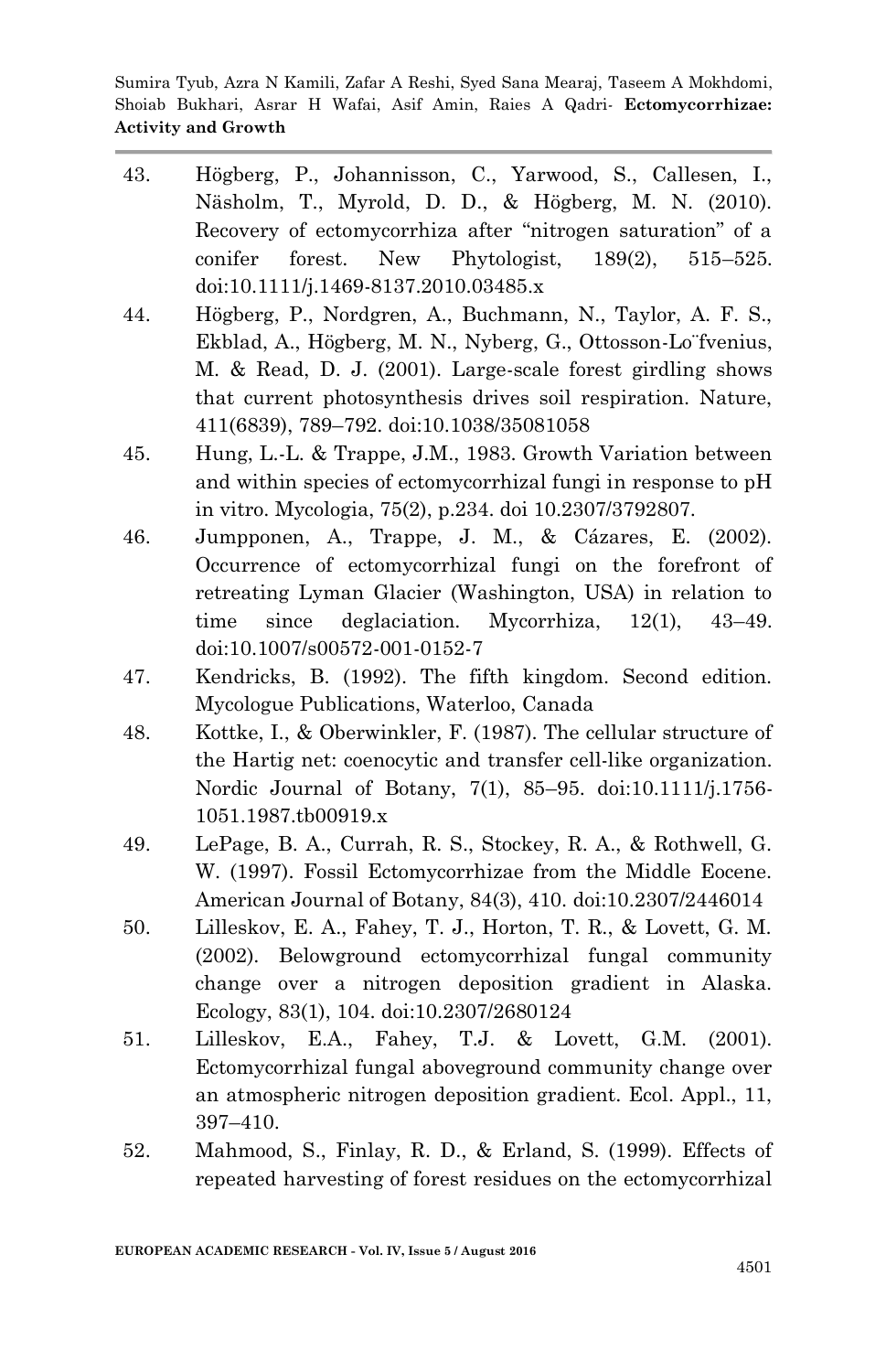community in a Swedish spruce forest. New Phytol, 142(3), 577–585. doi:10.1046/j.1469-8137.1999.00414.x 53. Marschner, H. & Dell, B. (1994). Nutrient uptake in mycorrhizal symbiosis. Plant and Soil, 159, 89–102. 54. Martin, F., & Nehls, U. (2009). Harnessing ectomycorrhizal genomics for ecological insights. Current Opinion in Plant Biology, 12(4), 508–515. doi:10.1016/j.pbi.2009.05.007 55. Martin, F., Stewart, G. R., Genetet, I., & Tacon, F. (1986). Assimilation of 15nh4+by beech (*Fagus sylvatica* l.) Ectomycorrhizas. New Phytol, 102(1), 85–94. doi:10.1111/j.1469-8137.1986.tb00800.x 56. Martin, F., Tagu, D. & Lapeyrie, F. (1997). Altered gene expression during ectomycorrhiza development. In P Lemke, G Caroll, Eds, The Mycota, Vol VI: Plant Relationships. Springer-Verlag, Berlin, pp 223–242. 57. Marx, D. H. & D.J. Beattie. (1977). Mycorrhizae -promising aid to timber growers. Farmer, 36, 6-9. 58. Melin E (1925) Untersuchungen über die Bedeutung der

- Baummykorrhize. Fischer, Jena.
- 59. Moore, D. 2011. Internet Source. Ectomycorrhizae, http://www.world-of-fungi.org/Moore.
- 60. Nehls, U. (2008). Mastering ectomycorrhizal symbiosis: the impact of carbohydrates. Journal of Experimental Botany, 59(5), 1097–1108. doi:10.1093/jxb/erm334
- 61. Newman, E. I., & Reddell, P. (1987). The distribution of mycorrhizas among families of vascular plants. New Phytol, 106(4), 745–751. doi:10.1111/j.1469-8137.1987.tb00175.x
- 62. O'Dell, T. E., Ammirati, J. F., & Schreiner, E. G. (1999). Species richness and abundance of ectomycorrhizal basidiomycete sporocarps on a moisture gradient in the Tsuga heterophylla zone. Rev. Can. Bot., 77(12), 1699–1711. doi:10.1139/cjb-77-12-1699
- 63. Pampolina, N. ., Dell, B., & Malajczuk, N. (2002). Dynamics of ectomycorrhizal fungi in an Eucalyptus globulus plantation: effect of phosphorus fertilization. Forest Ecology and Management, 158(1-3), 291–304. doi:10.1016/s0378- 1127(00)00721-0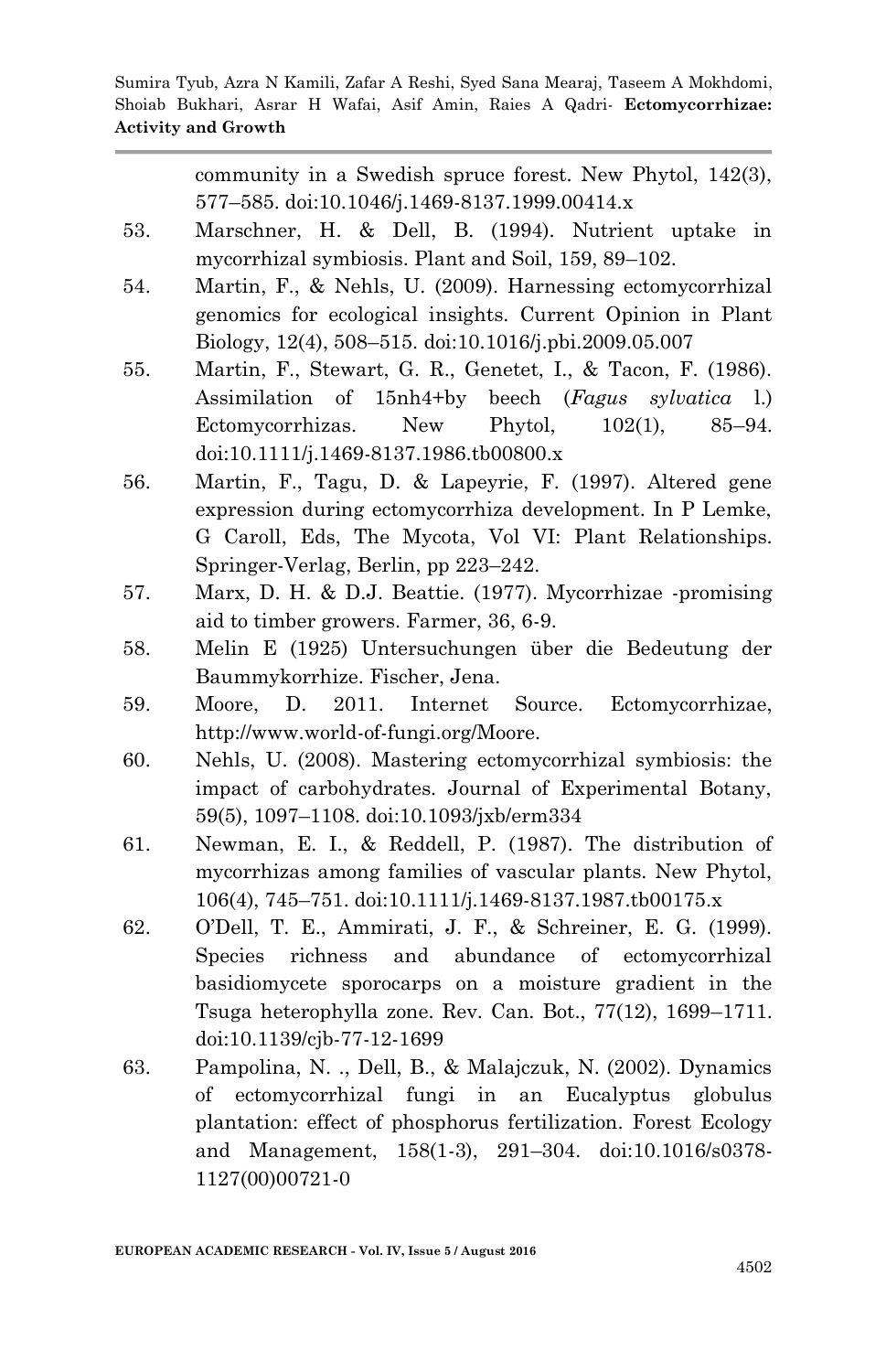- 64. Peyronel, B., Fassi, B., Fontana, A., & Trappe, J. M. (1969). Terminology of Mycorrhizae. Mycologia, 61(2), 410. doi:10.2307/3757138
- 65. Pirozynski, K. A., & Malloch, D. W. (1975). The origin of land plants: A matter of mycotrophism. Biosystems, 6(3), 153–164. doi:10.1016/0303-2647(75)90023-4
- 66. Plassard, C., & Dell, B. (2010). Phosphorus nutrition of mycorrhizal trees. Tree Physiology, 30(9), 1129–1139. doi:10.1093/treephys/tpq063
- 67. Plassard, C., Scheromm, P., Mousain, D., & Salsac, L. (1991). Assimilation of mineral nitrogen and ion balance in the two partners of ectomycorrhizal symbiosis: Data and hypothesis. Experientia, 47(4), 340–349. doi:10.1007/bf01972075
- 68. Rahbek, C. (2004). The role of spatial scale and the perception of large-scale species-richness patterns. Ecology Letters, 8(2), 224–239. doi:10.1111/j.1461-0248.2004.00701.x
- 69. Rangel-Castro, I., Danell, E., & Taylor, A. (2002). Use of different nitrogen sources by the edible ectomycorrhizal mushroom Cantharellus cibarius. Mycorrhiza, 12(3), 131– 137. doi:10.1007/s00572-002-0160-2
- 70. Read, D. J. (1992). The mycorrhizal mycelium. In Mycorrhizal Functioning. An integrative plant-fungat process. Ed. M Allen. pp 102-133. Chapman and Hall, New York.
- 71. Rinaldi, A.C., Comandini & Kuyper, T.W. (2008). Ectomycorrhizal fungal diversity: separating the wheat from the chaff. Fungal Diversity, 33, 1-45.
- 72. Rineau, F., Roth, D., Shah, F., Smits, M., Johansson, T., Canbäck, B., Olsen, P. B., Persson, P., Grell, M. N., Lindquist, E., Grigoriev, I.V., Lange, L. & Tunlid, A. (2012). The ectomycorrhizal fungus *Paxillus involutus* converts organic matter in plant litter using a trimmed brown-rot mechanism involving Fenton chemistry. Environmental Microbiology, 14(6), 1477–1487. doi:10.1111/j.1462- 2920.2012.02736.x
- 73. Rosling, A., Landeweert, R., Lindahl, B. D., Larsson, K.-H., Kuyper, T. W., Taylor, A. F. S., & Finlay, R. D. (2003). Vertical distribution of ectomycorrhizal fungal taxa in a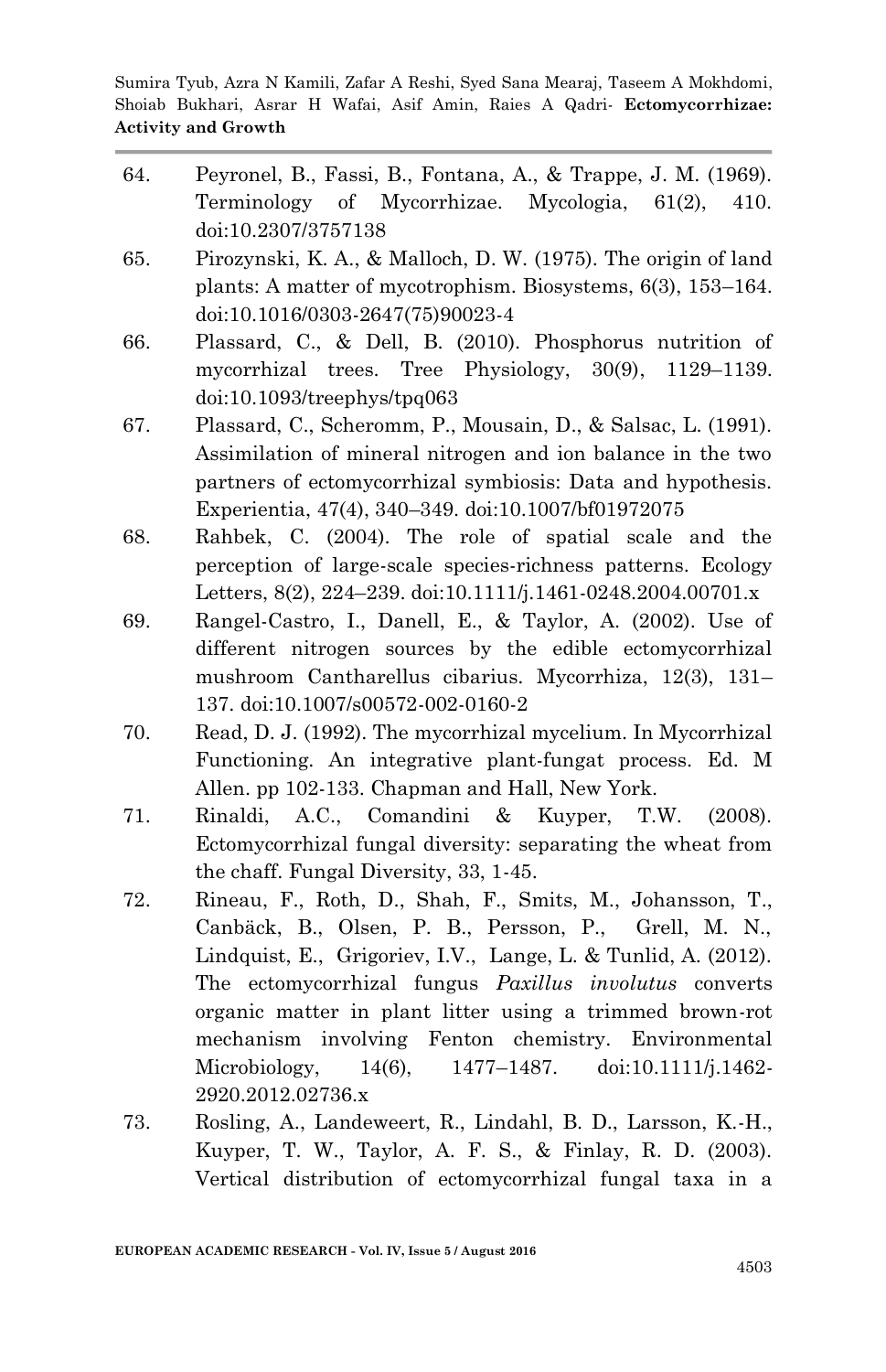> podzol soil profile. New Phytologist, 159(3), 775–783. doi:10.1046/j.1469-8137.2003.00829.x

- 74. Smith, J. E., Molina, R., Huso, M. M., Luoma, D. L., McKay, D., Castellano, M. A., Lebel, T. & Valachovic, Y. (2002). Species richness, abundance, and composition of hypogeous and epigeous ectomycorrhizal fungal sporocarps in young, rotation-age, and old-growth stands of Douglas-fir (*Pseudotsuga menziesii*) in the Cascade Range of Oregon, U.S.A. Canadian Journal of Botany, 80(2), 186–204. doi:10.1139/b02-003
- 75. Smith, S. & Read, D. (2008). Mycorrhizal symbiosis, 3rd edn. London, UK: Academic Press.
- 76. Smith, S.E. & Read, D.J. (1997). Mycorrhizal symbiosis, Academic Press, London
- 77. Taylor, A. F. S., & Alexander, I. (2005). The ectomycorrhizal symbiosis: life in the real world. Mycologist, 19(3), 102–112. doi:10.1017/s0269-915x(05)00303-4
- 78. Taylor, T. N., E. L. Taylor, and M. Krings. (2009). Paleobotany: The Biology and Evolution of Fossil Plants, Second Edition. Burlington: Elsevier Academic Press, 1230 pp
- 79. Tedersoo, L., & Nara, K. (2009). General latitudinal gradient of biodiversity is reversed in ectomycorrhizal fungi. New Phytologist, 185(2), 351–354. doi:10.1111/j.1469- 8137.2009.03134.x
- 80. Tedersoo, L., Bahram, M., Toots, M., Diédhiou, A. G., Henkel, T. W., Kjøller, R., Morris, M.H., Nara, K., Nouhra, E., Peay, K.G., Polme, S., Ryberg, M., Smith, M.E. & Kõljalg, U. (2012). Towards global patterns in the diversity and community structure of ectomycorrhizal fungi. Molecular Ecology, 21(17), 4160–4170. doi:10.1111/j.1365- 294x.2012.05602.x
- 81. Trappe, J. M. (1977). Selection of fungi for ectomycorrhizal inoculation in nurseries. Annu. Rev. Phytopathol., 15(1), 203– 222. doi:10.1146/ annurev.py. 15.090177.001223
- 82. Treseder, K. K. (2004). A meta-analysis of mycorrhizal responses to nitrogen, phosphorus, and atmospheric  $CO<sub>2</sub>$  in